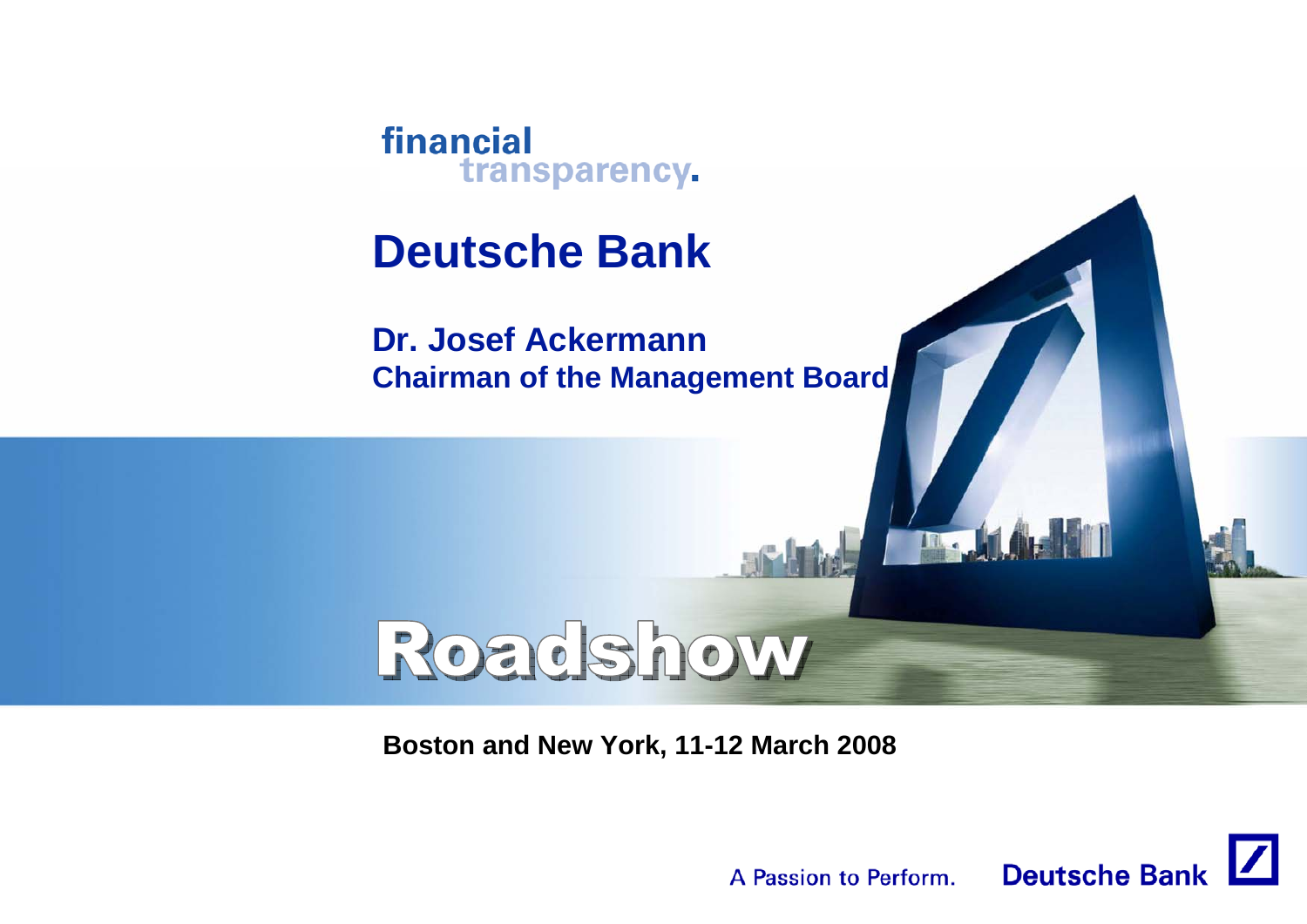



### **Agenda**



#### **24Q2007 in detail**

#### **3Management Agenda Phase 3**

**4Appendix**

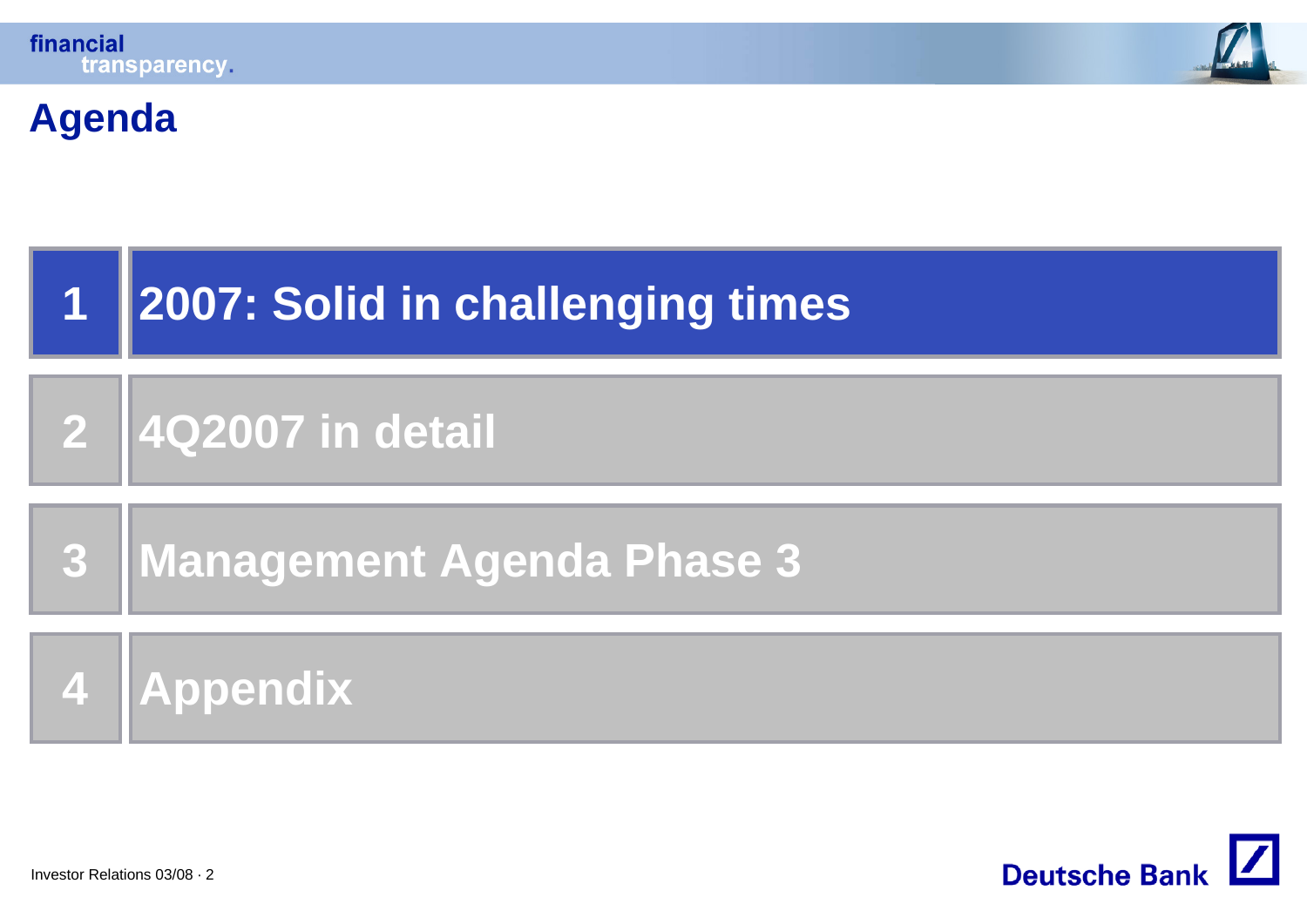



# **A year of solid performance in challenging times** In EUR bn

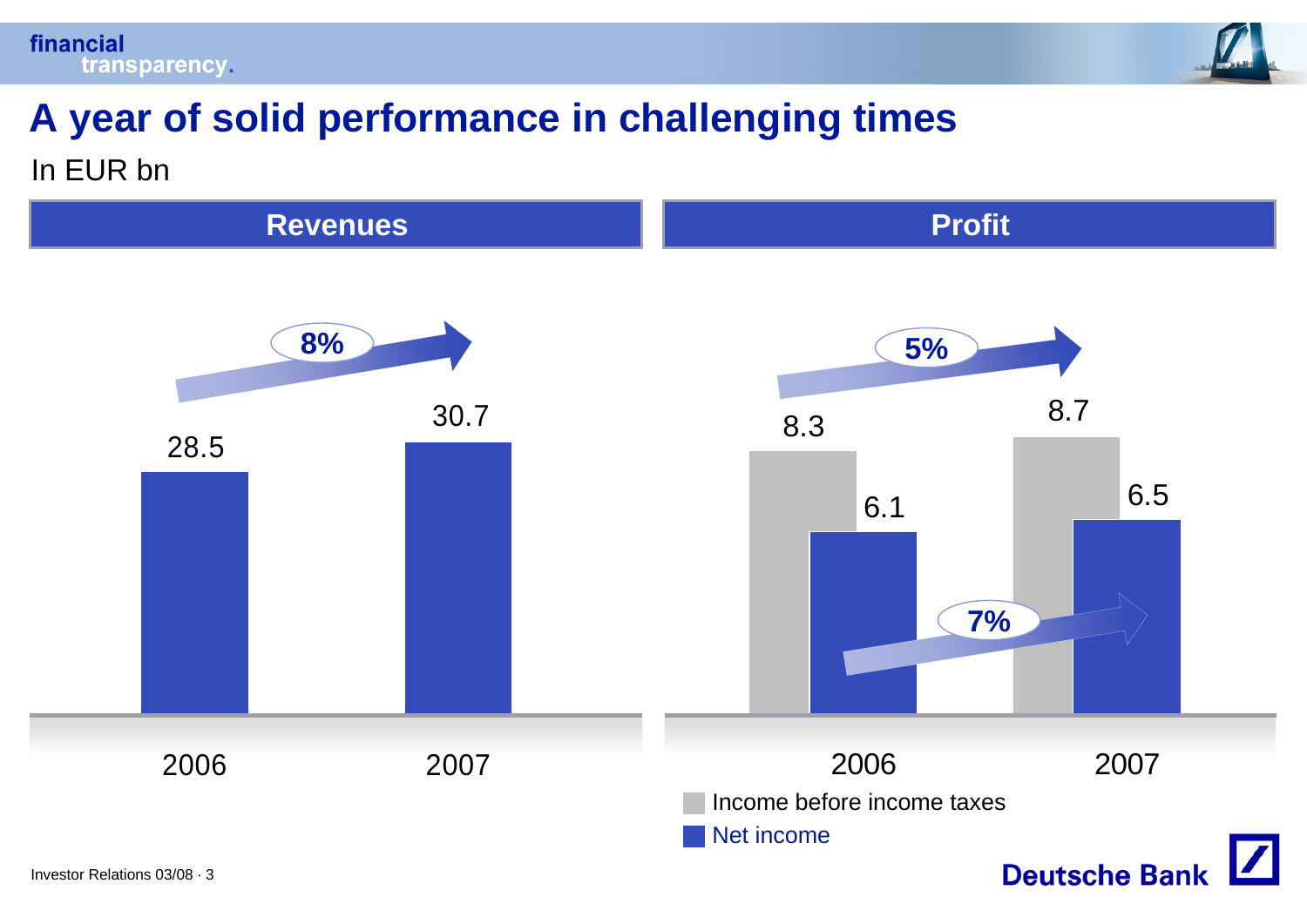

# **Solid profit growth in our core businesses**

Income before income taxes, in EUR bn



Note: 2003-2005 based on U.S. GAAP, 2003 based on structure as of 2005, 2004-2005 based on structure of 2006;

2006 onwards based on IFRS and on latest structure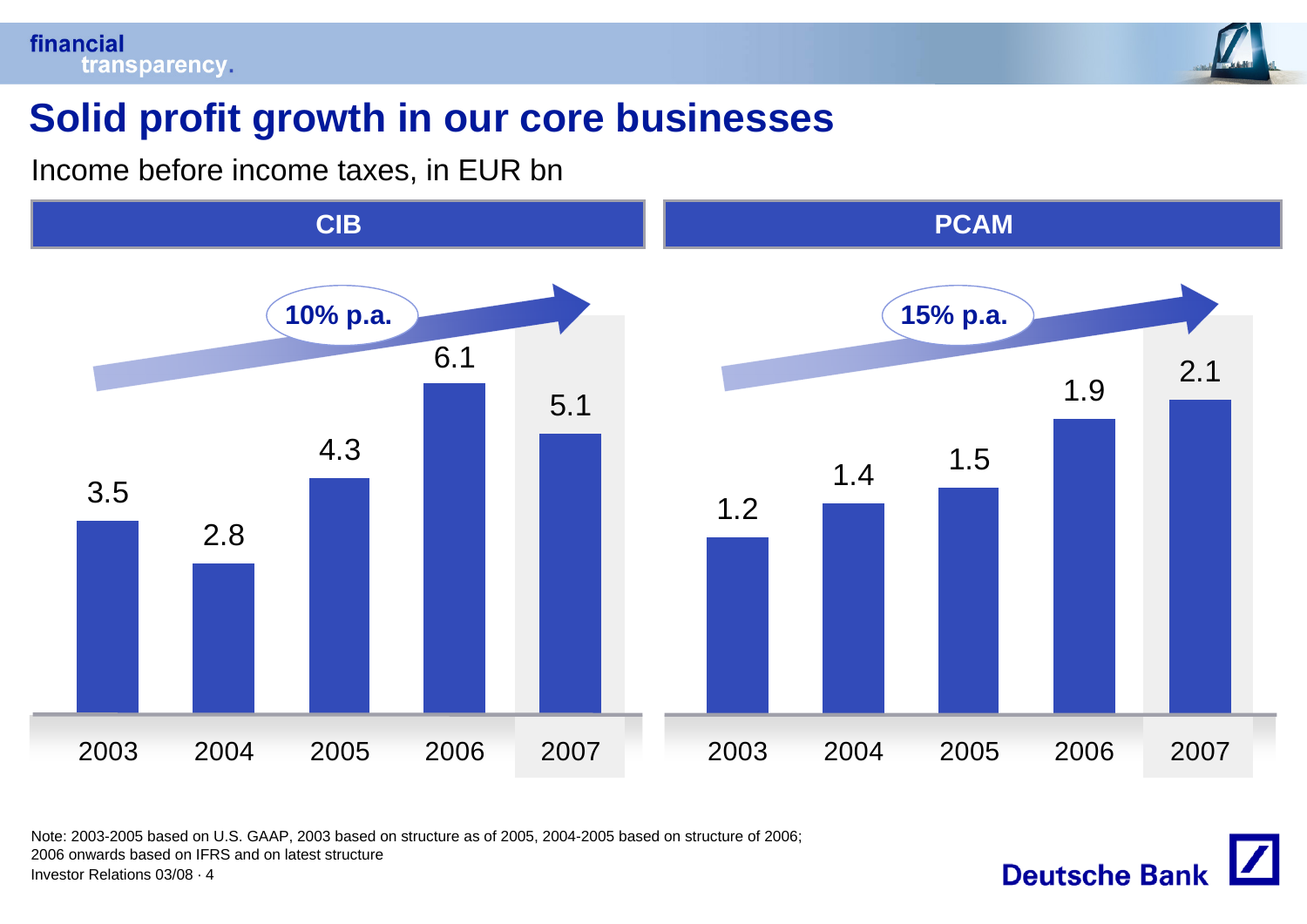



# **Continued leadership in investment banking in difficult conditions**

CB&S revenues FY2007, in EUR bn



\* Diverging fiscal year

Note: GS excludes Principal Investments, MS excludes Investment Revenues; translation into EUR based on average FX rate of respective quarterly reporting period; DB total CB&S revenues include other revenues; Citi includes cross-divisional revenue share

Source: Company data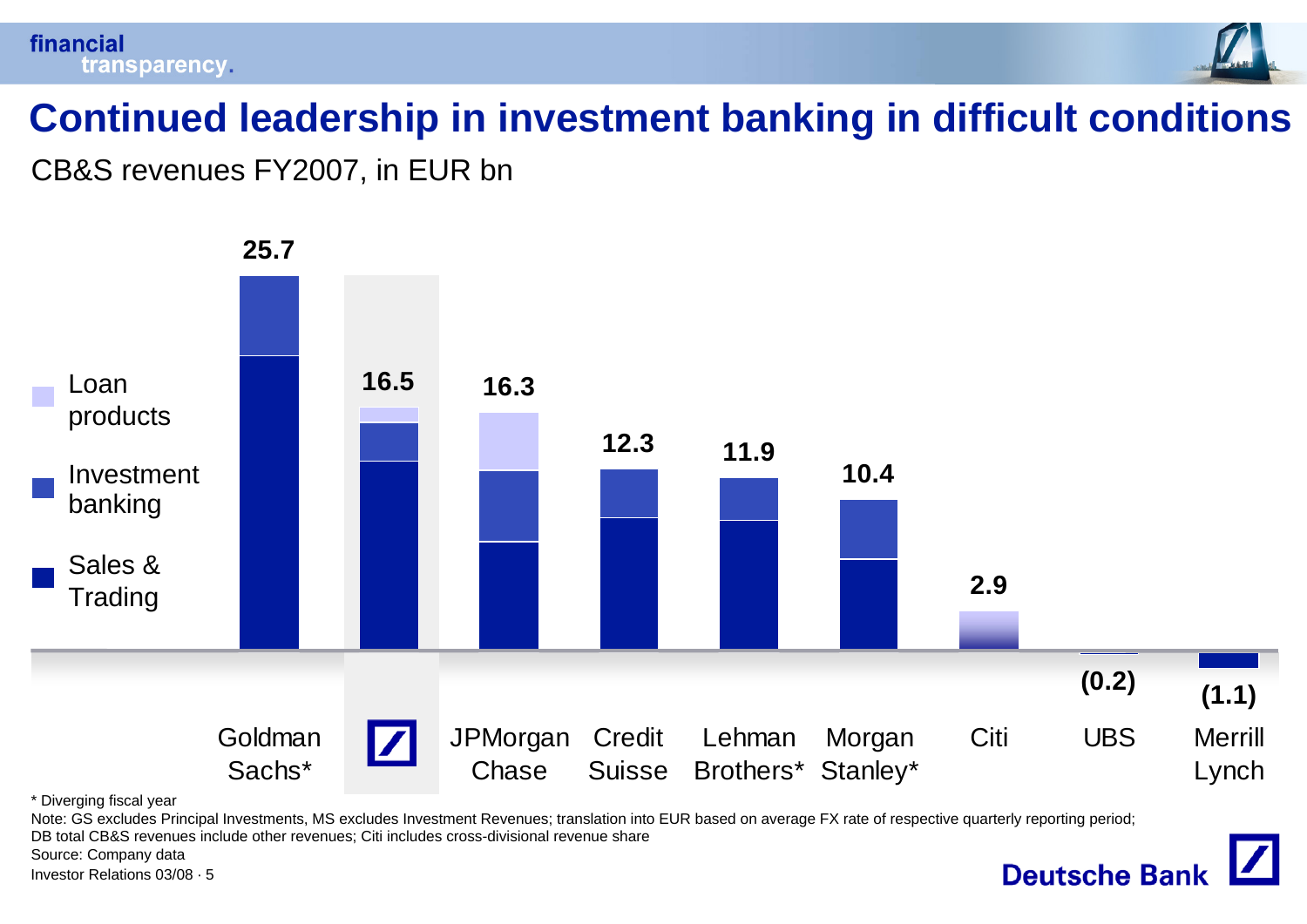

# **A year of substantial capital formation**

At year end



Investor Relations 03/08 · 6 \* Book value per share is defined as shareholders' equity divided by the number of basic shares outstanding (both at period end)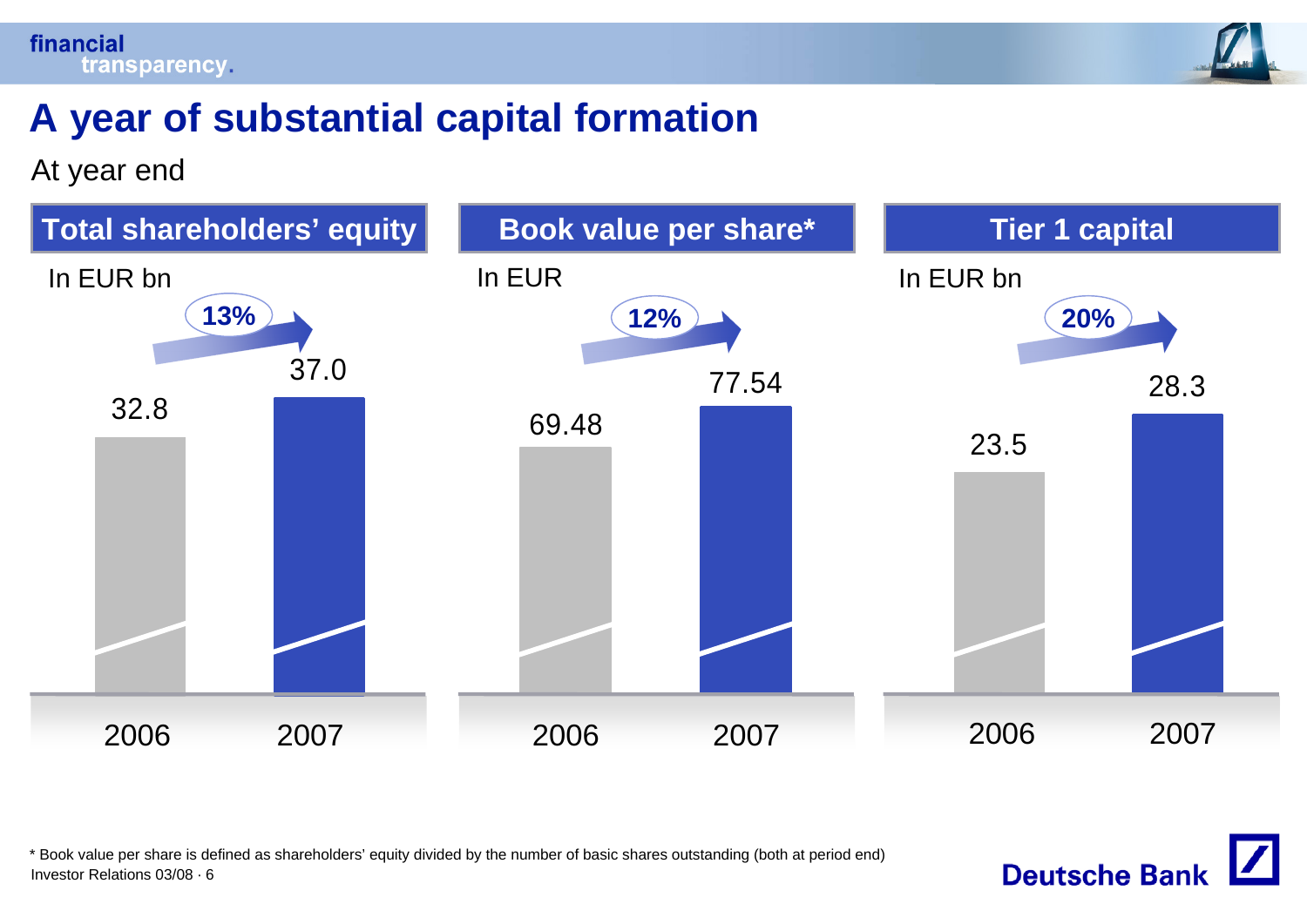



### **Delivery on targets**

Target definition Reported



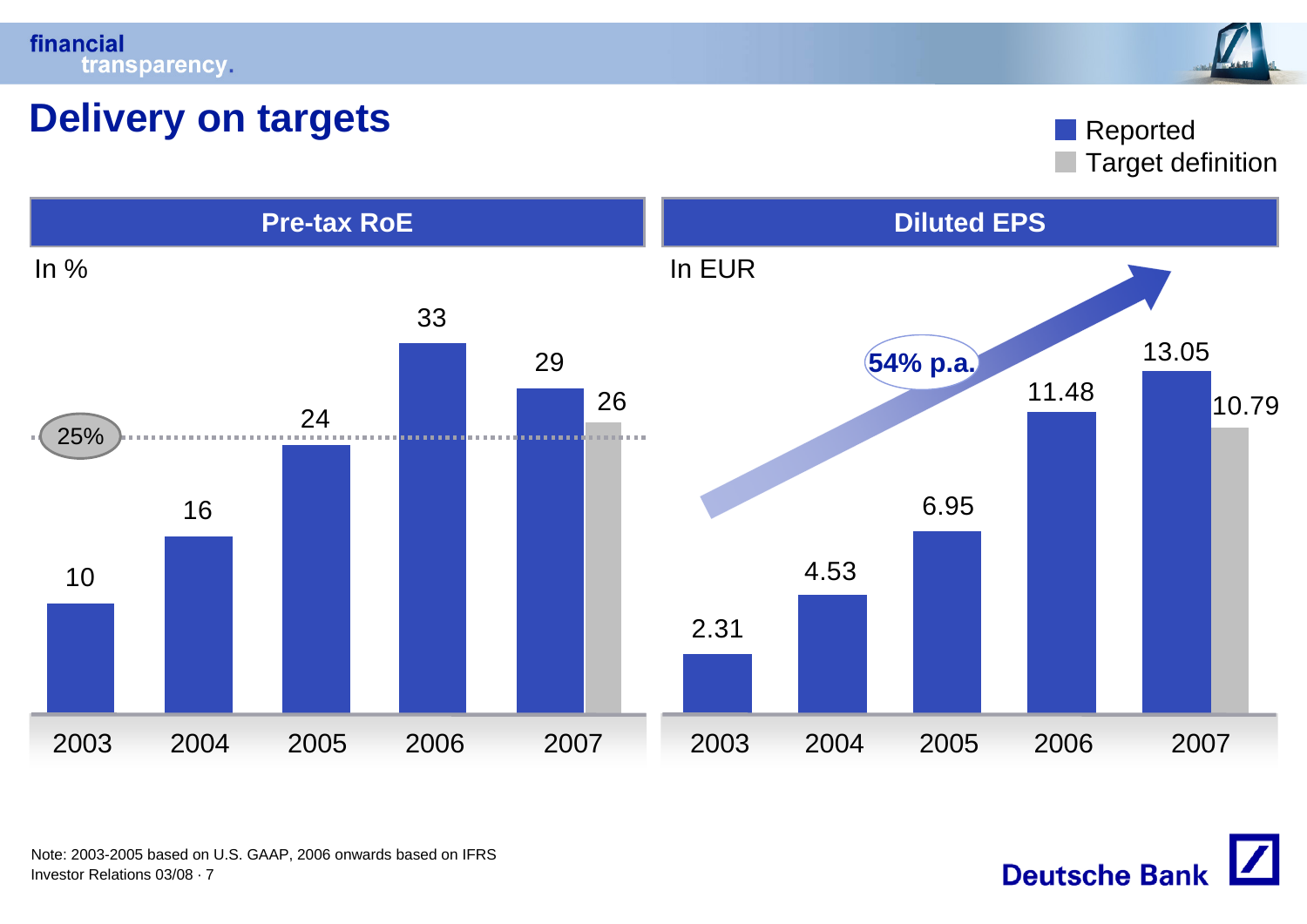

# **We maintain an attractive dividend policy**

Dividend per share, in EUR



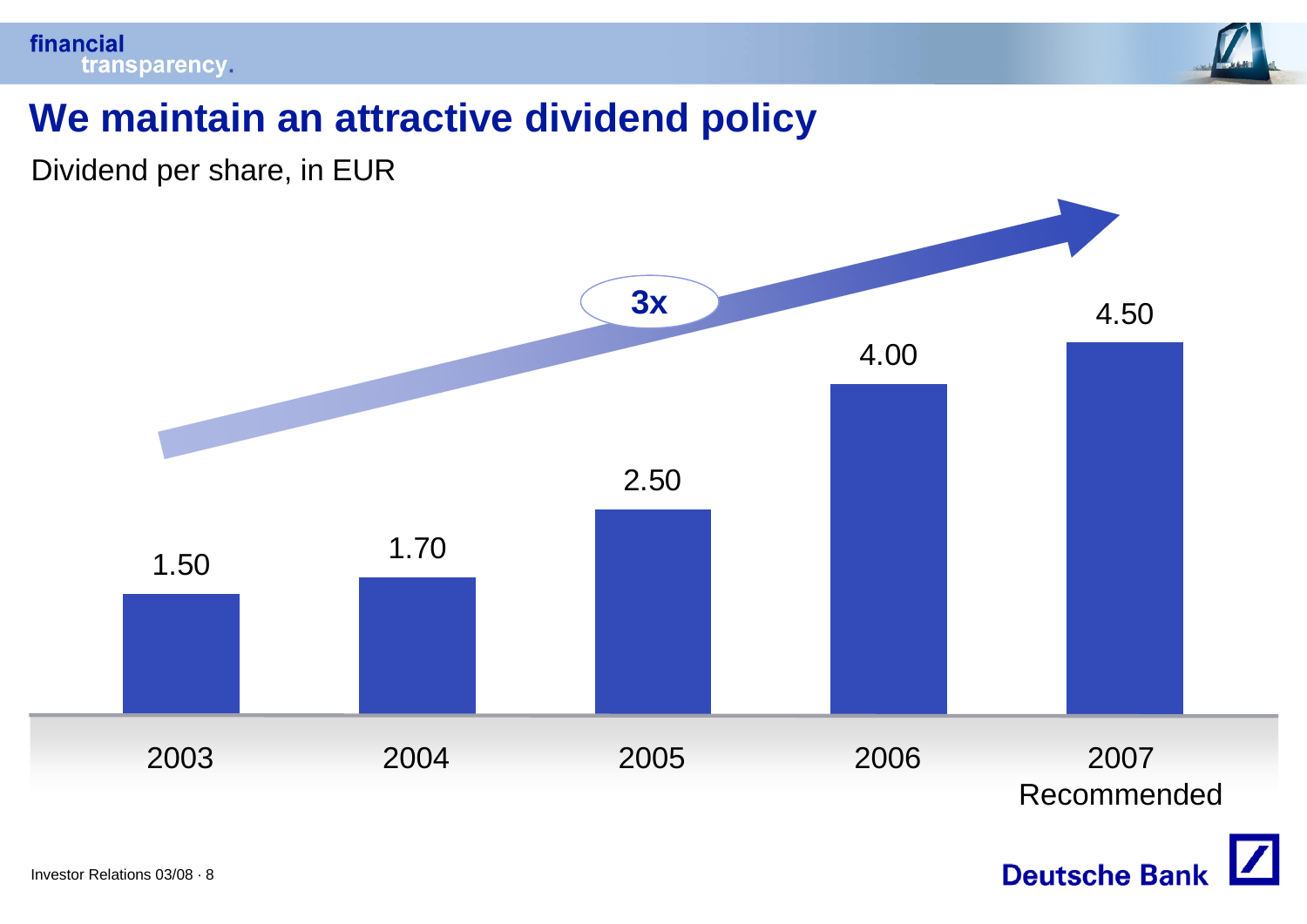

# **Agenda**



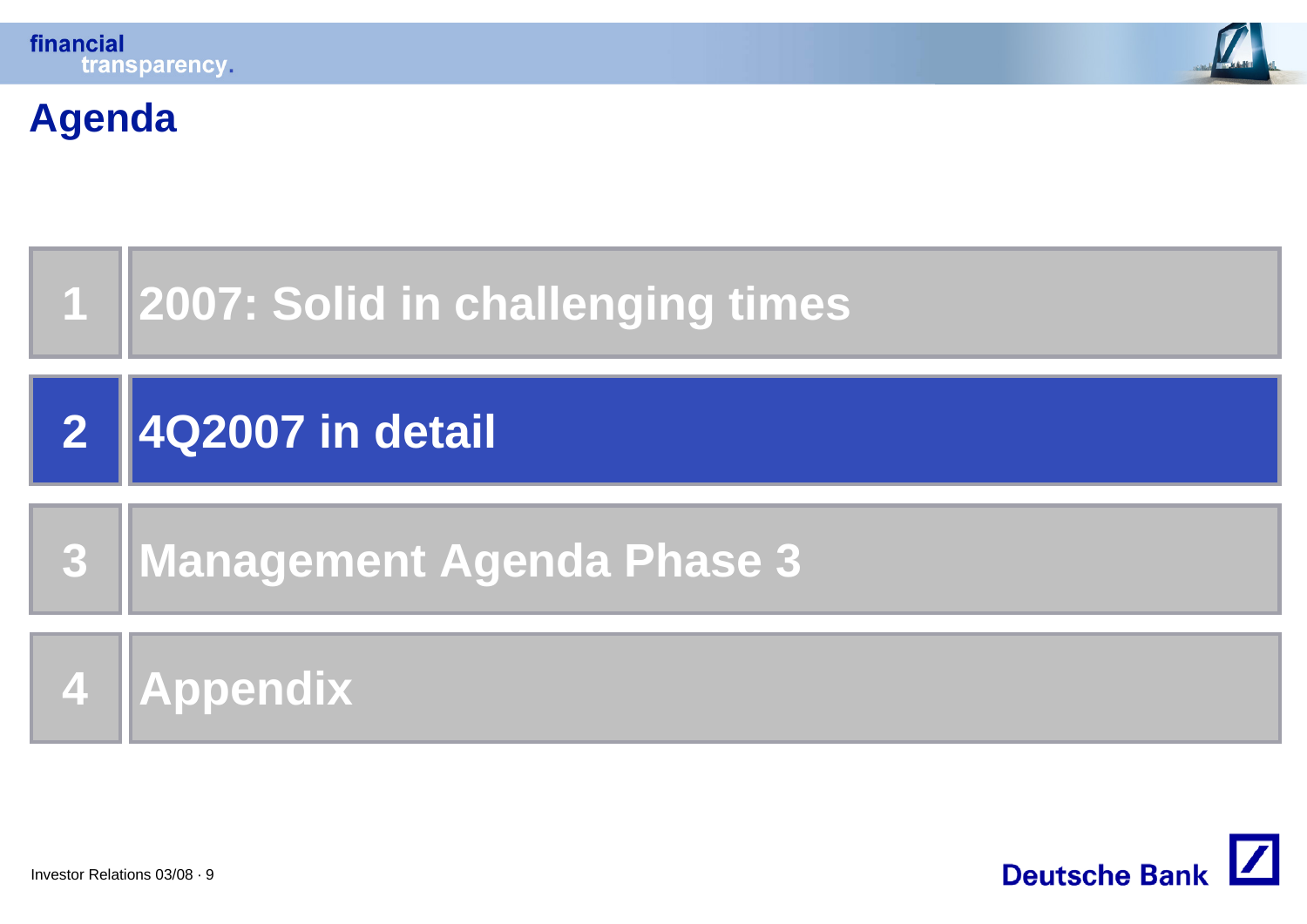



# **Pre-tax profits of EUR 1.4 bn in 4Q, EUR 8.7 bn for the year**

Income before income taxes, in EUR bn



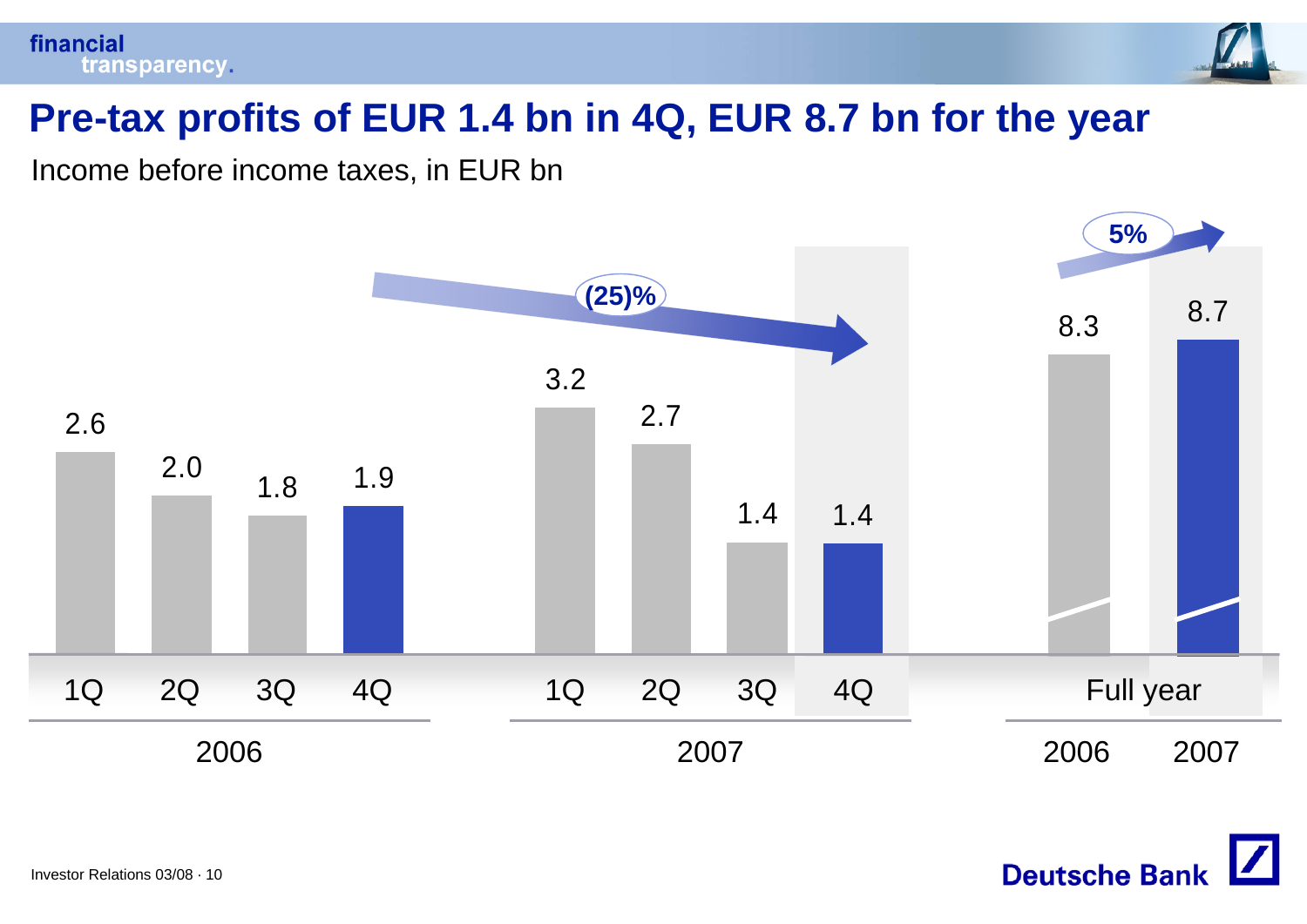financial transparency.



**Deutsche Bank** 

# **Net income of EUR 1.0 bn in the fourth quarter**

In EUR bn



\* 4Q2006 reflects corporate tax credits, 3Q2007 reflects the effects of German tax reform, utilisation of capital losses, successful resolution of outstanding tax matters, and claims relating to current and prior years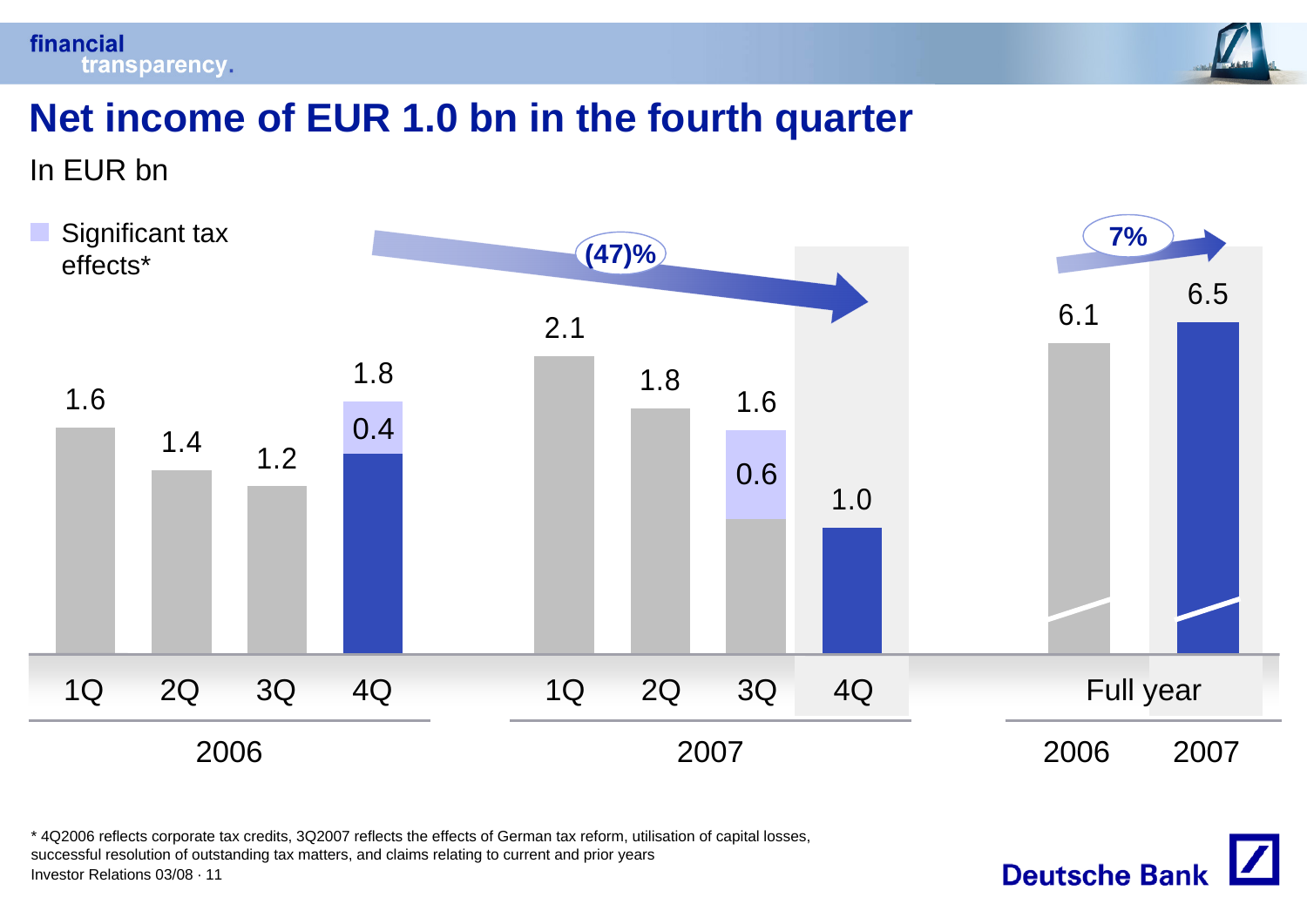



### **Net revenues comparable to 4Q2006**





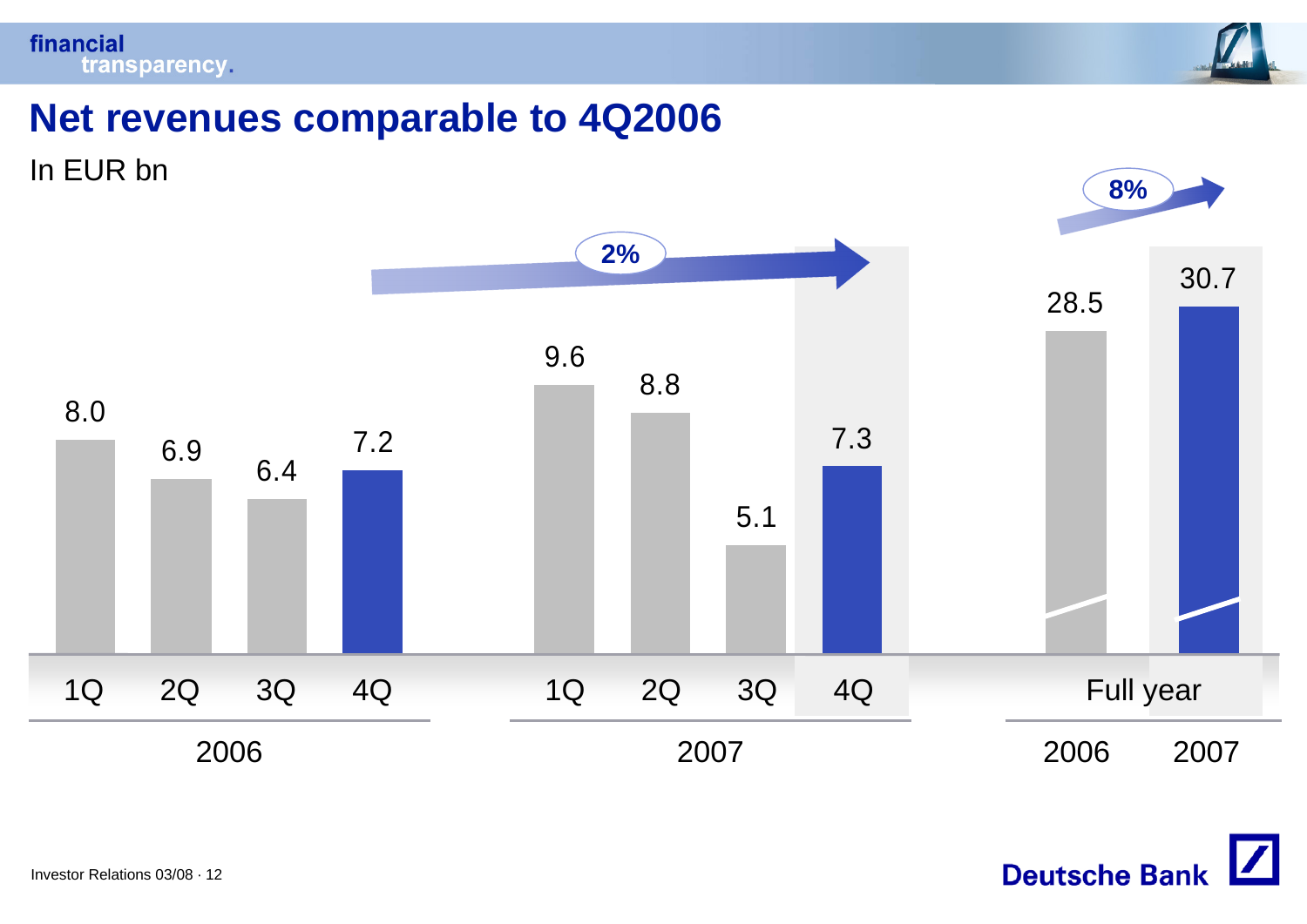#### financial transparency.



### **Compensation expenses in line with performance; G&A expenses consistent with effective run-rate for 2Q / 3Q2007**

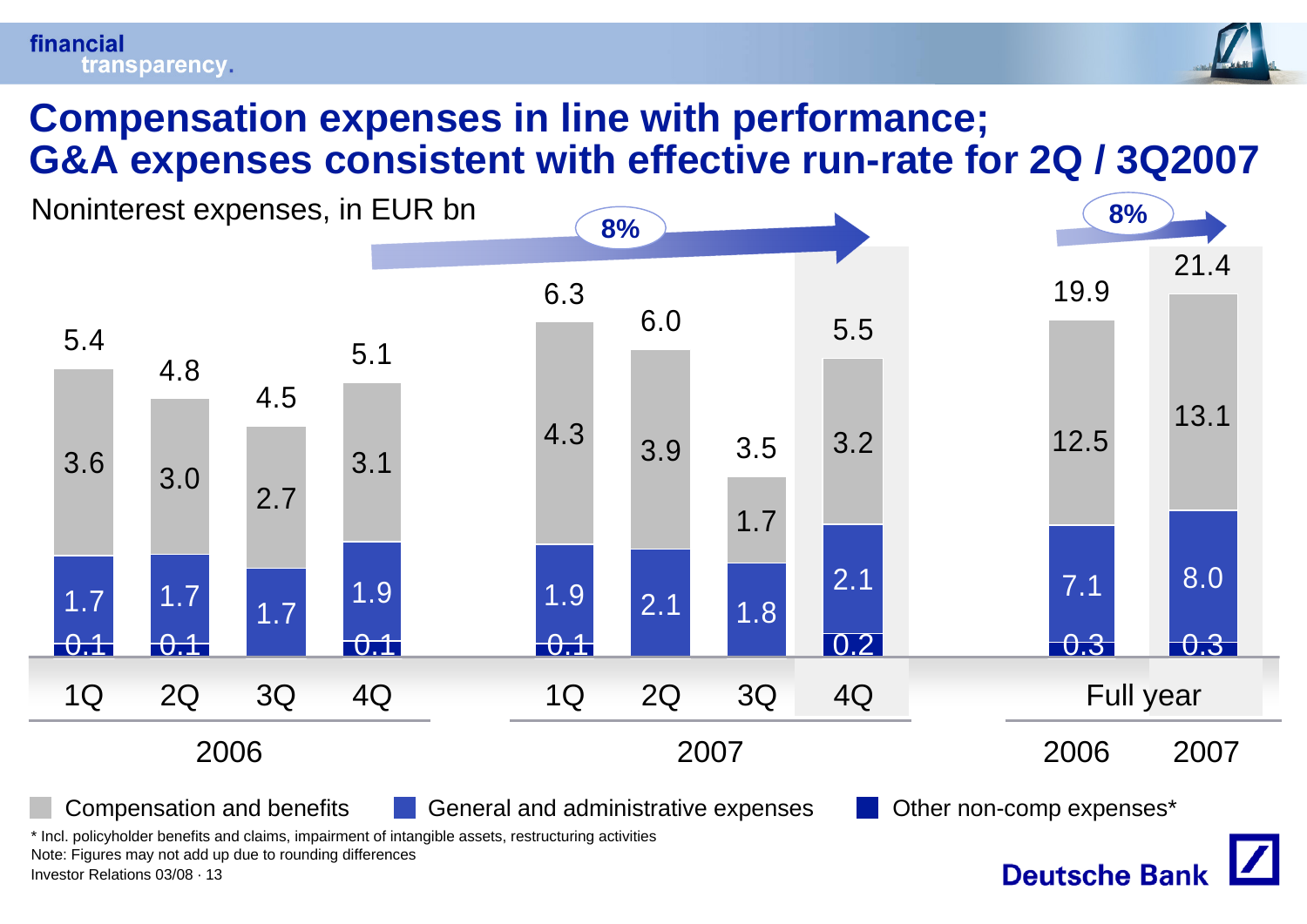

# **Key cost ratios consistent with 2006**

In  $%$ 







(1) Noninterest expenses divided by revenues

(2) Compensation and benefits (incl. severance) divided by revenues

(3) Non-comp noninterest expenses divided by revenues

Investor Relations 03/08 · 14

**Deutsche Bank**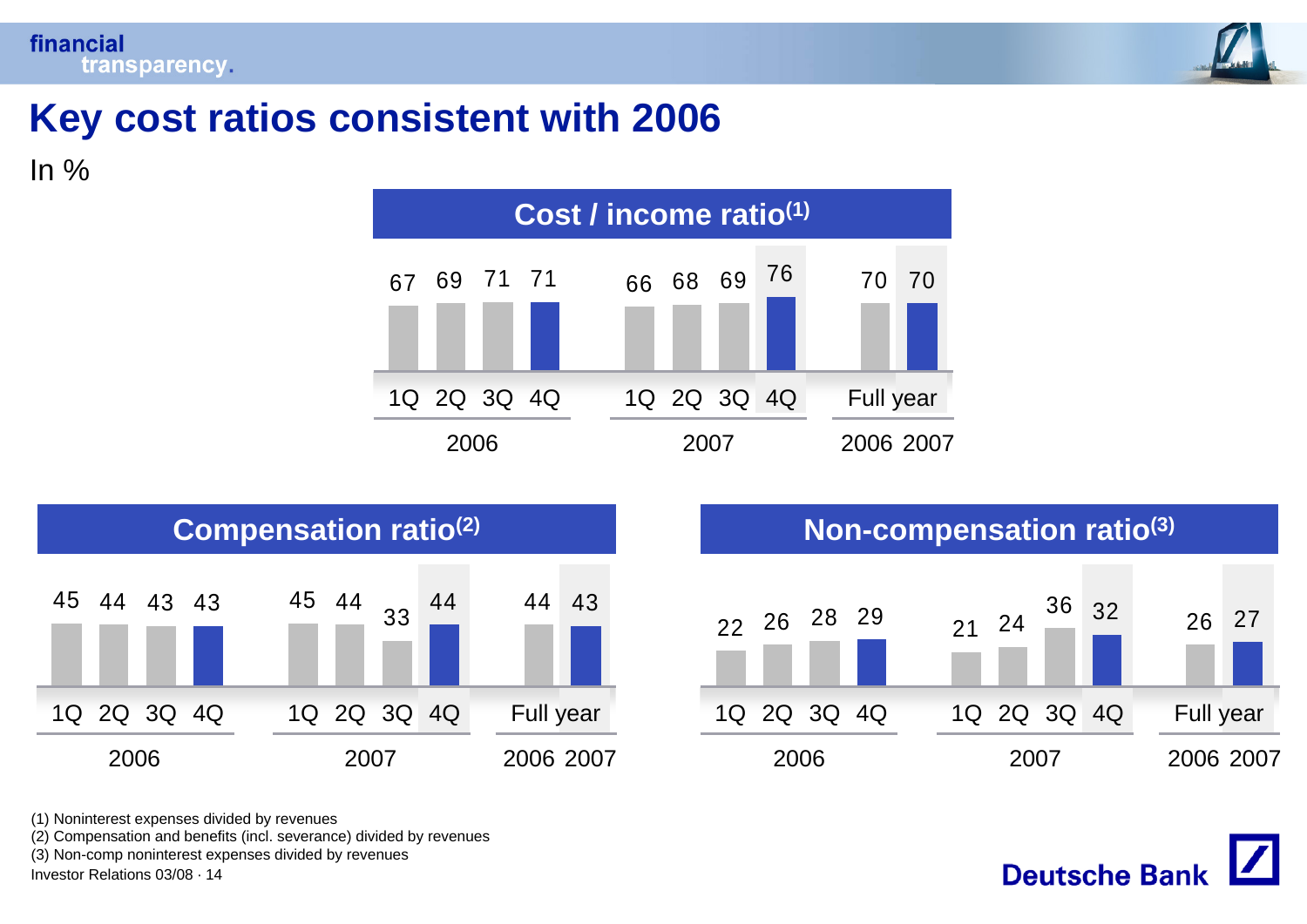

# **Leveraged finance: Current status**

| <b>Composition of current commitments</b> |                                   |        |           |               |            |                                                    |      |
|-------------------------------------------|-----------------------------------|--------|-----------|---------------|------------|----------------------------------------------------|------|
| In EUR bn                                 |                                   |        |           |               |            |                                                    |      |
| 30 Sep 2007 total commitments             |                                   |        | 41.4      |               |            |                                                    |      |
| <b>FX</b>                                 |                                   |        | (1.5)     |               |            |                                                    |      |
| <b>Sales</b>                              |                                   |        | (5.1)     |               |            |                                                    |      |
| Restructured                              |                                   |        | 0.2       | <b>Funded</b> | 15.3       | Trading                                            | 34.9 |
| New commitments                           |                                   |        | 1.2       |               |            |                                                    |      |
| 31 Dec 2007 total commitments             |                                   | 36.2   | Unfunded  | 20.9          | Loans held | 1.3                                                |      |
|                                           |                                   |        |           |               |            |                                                    |      |
|                                           | <b>Development of write-downs</b> |        |           |               |            | <b>Expected funding of outstanding commitments</b> |      |
| In EUR m                                  | 2Q - 3Q07                         | 4Q2007 | 2Q - 4Q07 | 1Q2008        |            | 12.9                                               | 62%  |
| Write-downs (net of fees)                 | (715)                             | (124)  |           | 2Q2008        |            | 7.8                                                | 37%  |
| Net gains on sales                        |                                   | 80     |           |               |            |                                                    |      |
|                                           | (715)                             | (44)   | (759)     | 3Q2008        |            | 0.2                                                | 1%   |

Gross write-downs as percentage of trading commitments\* Gross write-downs on 31 Dec commitments 1,351 3.9%

\* Related to trading commitments on our books at 31 Dec 2007 Note: Figures may not add up due to rounding differences

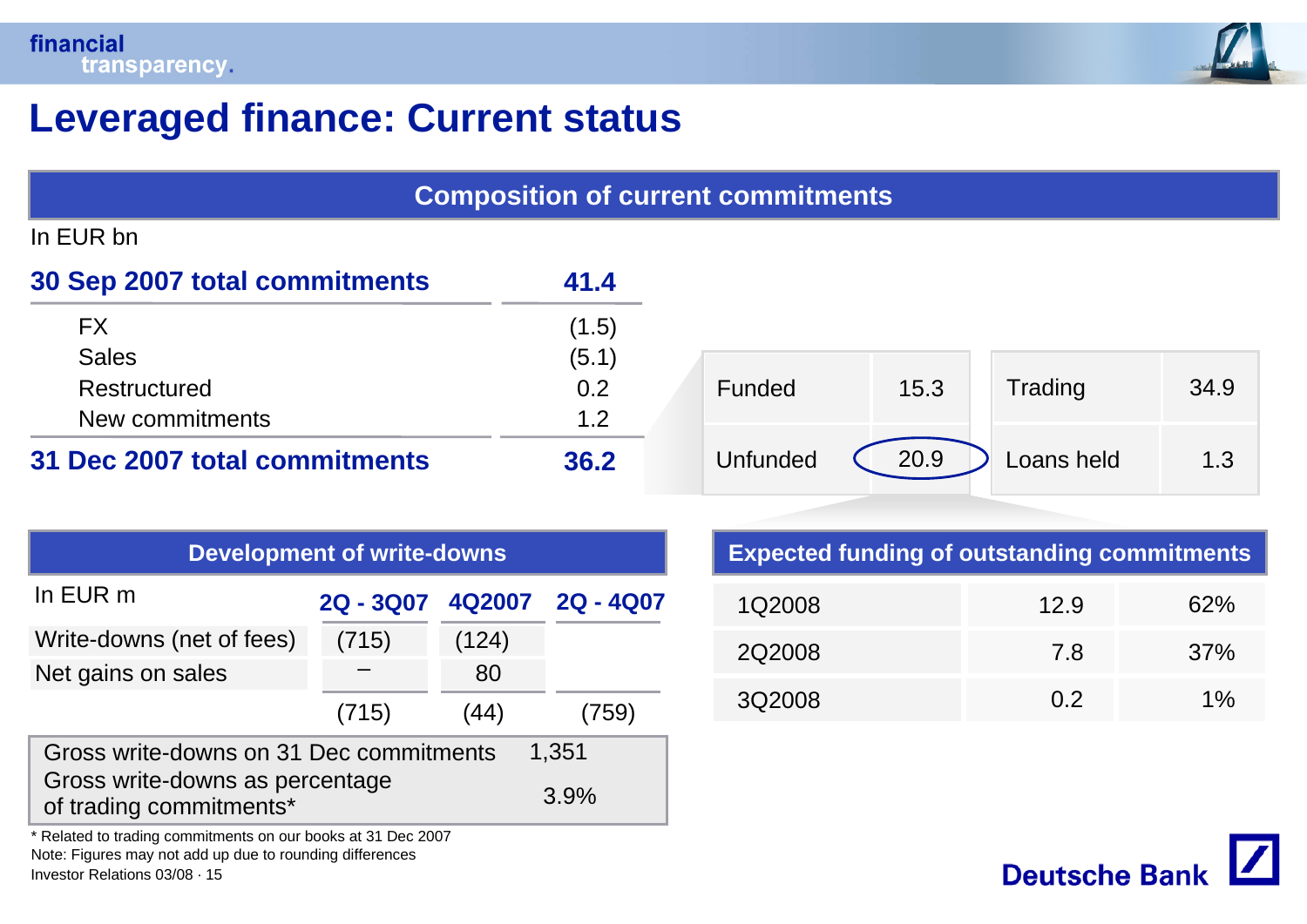#### financial transparency.



### **Provisions: Rise in 4Q primarily driven by single counterparty relationship**

Provision for credit losses, in EUR m Thereof: CIB2981Q 2Q 3Q 4Q Full year 2006 2006 2007 1Q 2Q 3Q 4Q 2007 982 7613198 81 <sup>105</sup> 329(72) (19) (27) 24 (20) (42) (19) 190 (94) 109 85 94 104 107 117 124 124 136 391 501612

#### Thereof: PCAM

Investor Relations 03/08 · 16Note: Divisional figures do not add up due to omission of Corporate Investments

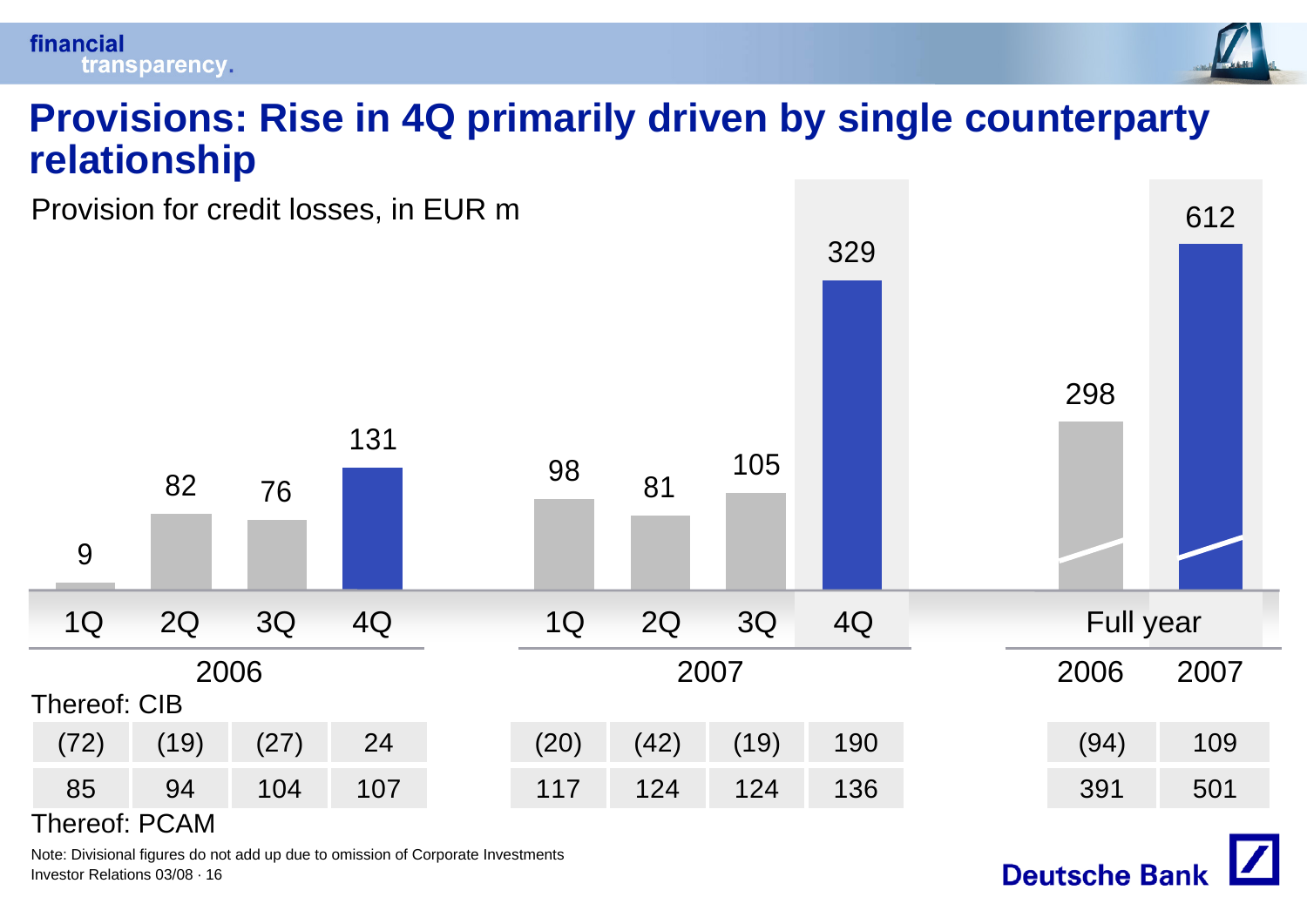financial transparency.



# **Capital discipline: Strong Tier I ratio despite RWA growth**

Basel I



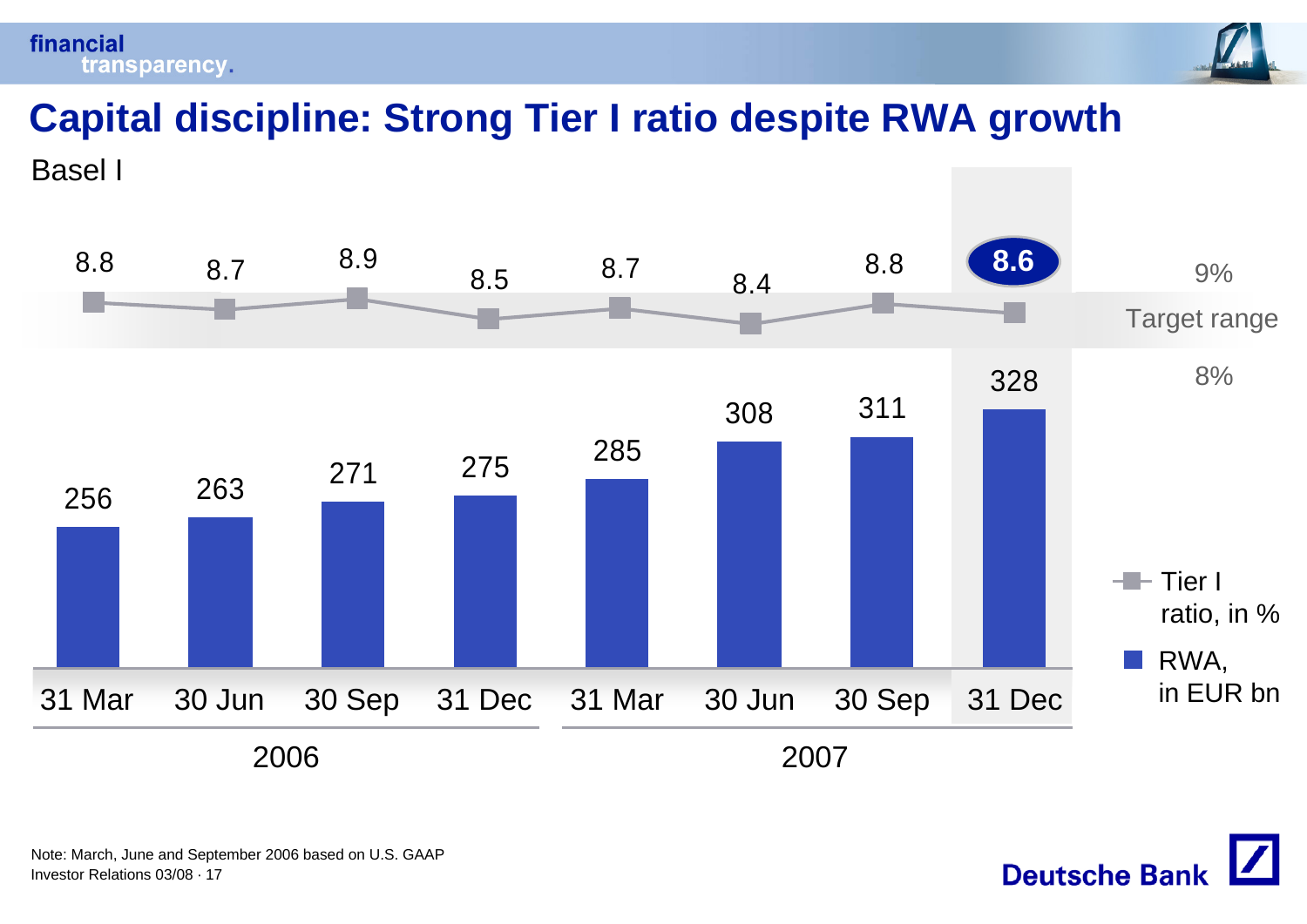**Agenda**





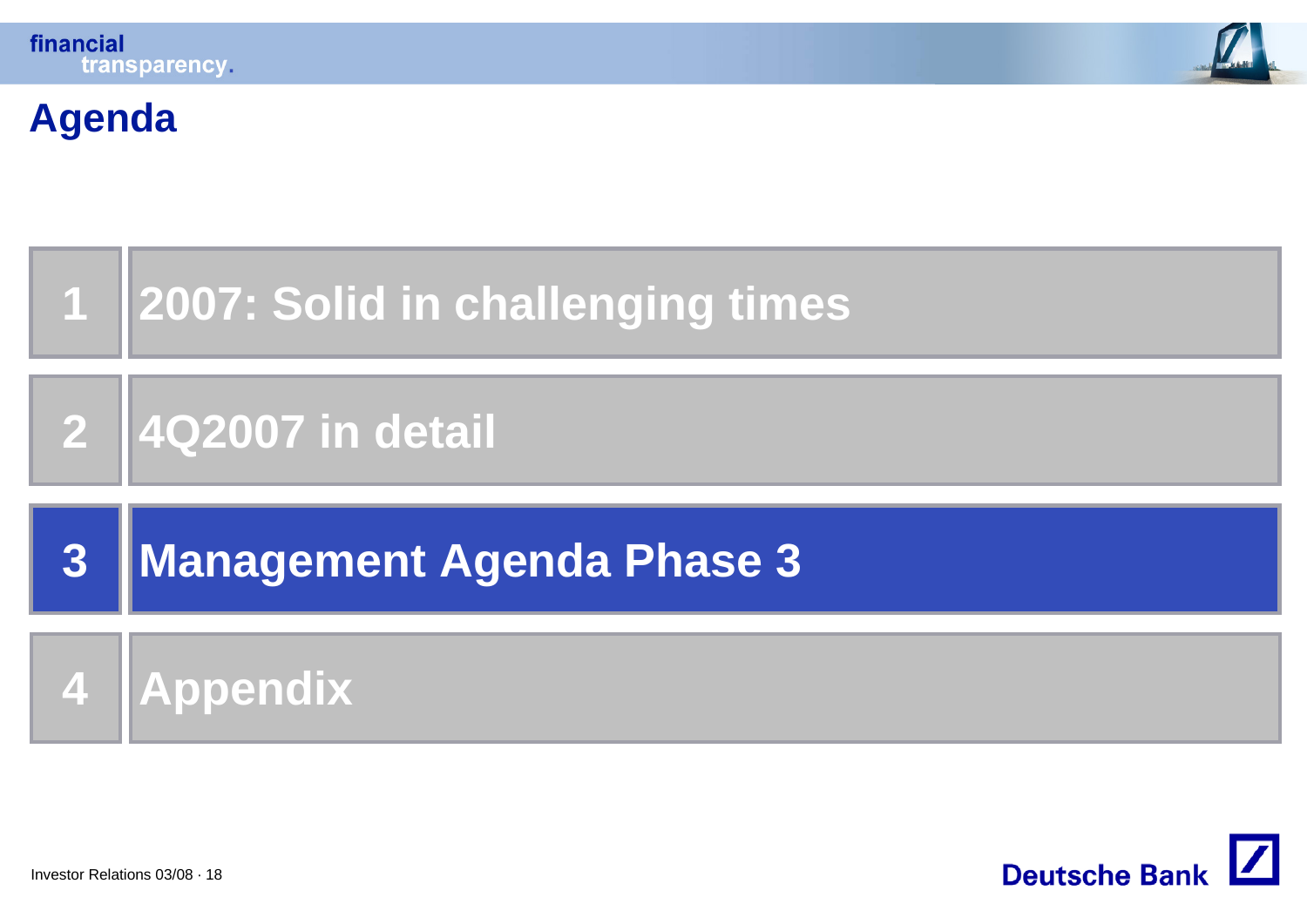

# **Strategy: We stay the course**

**Management Agenda Phase 3**

### **2006 – 2008: Leveraging our global platform for accelerated growth**

| Maintain our cost, risk, capital and    | Continue to invest in organic growth and |  |  |  |  |
|-----------------------------------------|------------------------------------------|--|--|--|--|
| regulatory discipline                   | 'bolt-on' acquisitions                   |  |  |  |  |
| Further grow our 'stable' businesses in | Build on our competitive                 |  |  |  |  |
| <b>PCAM and GTB</b>                     | edge in CIB                              |  |  |  |  |

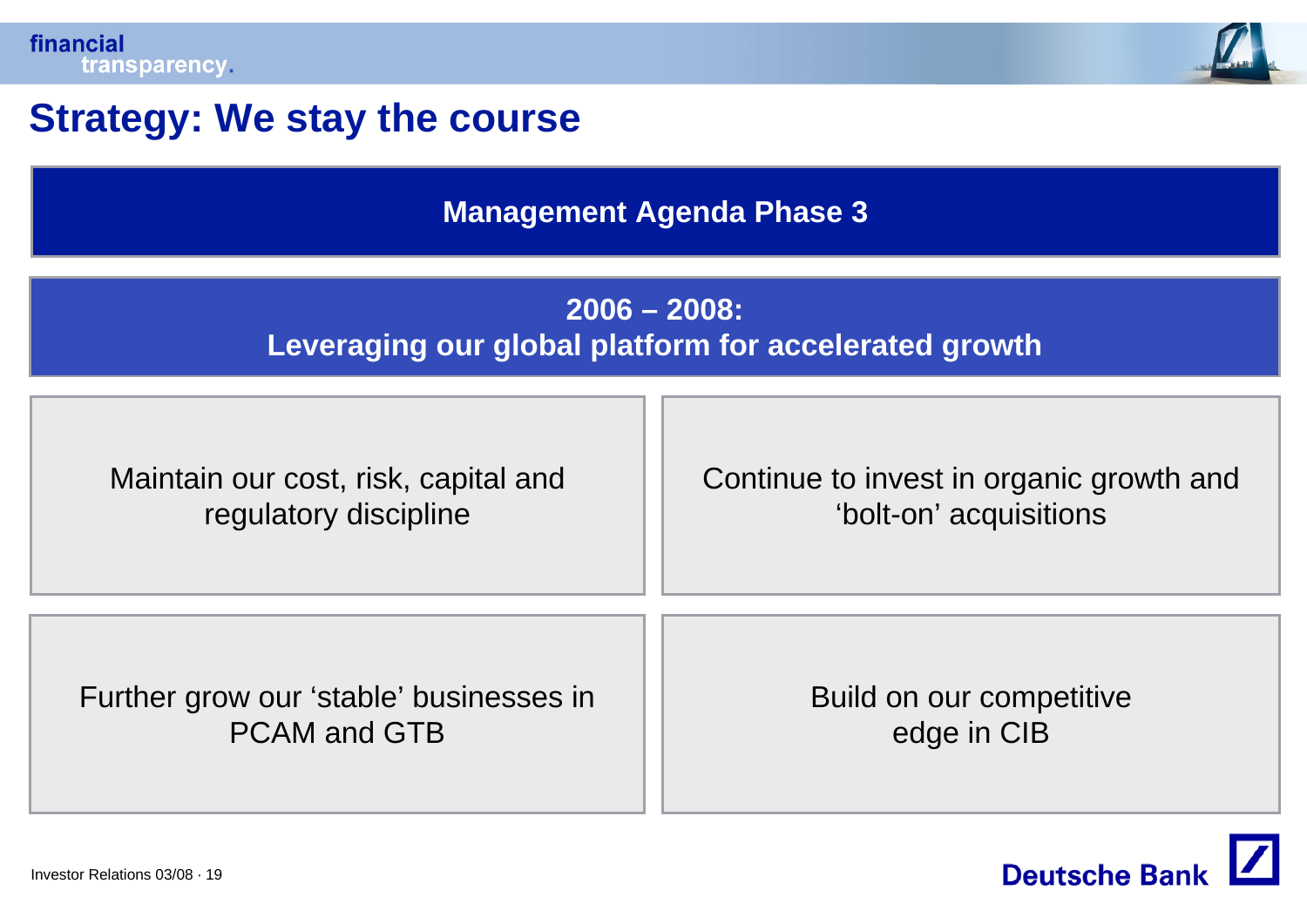financial transparency.

# **We maintained cost, risk, capital and regulatory discipline**



**Deutsche Bank** 

Investor Relations 03/08 · 20 (1) Problem loans divided by total loans, at period end  $(2)$  Basel I, at period end  $(3)$  On industrial holdings, at period end Note: 2003 – 2005 based on U.S. GAAP, 2006 onwards based on IFRS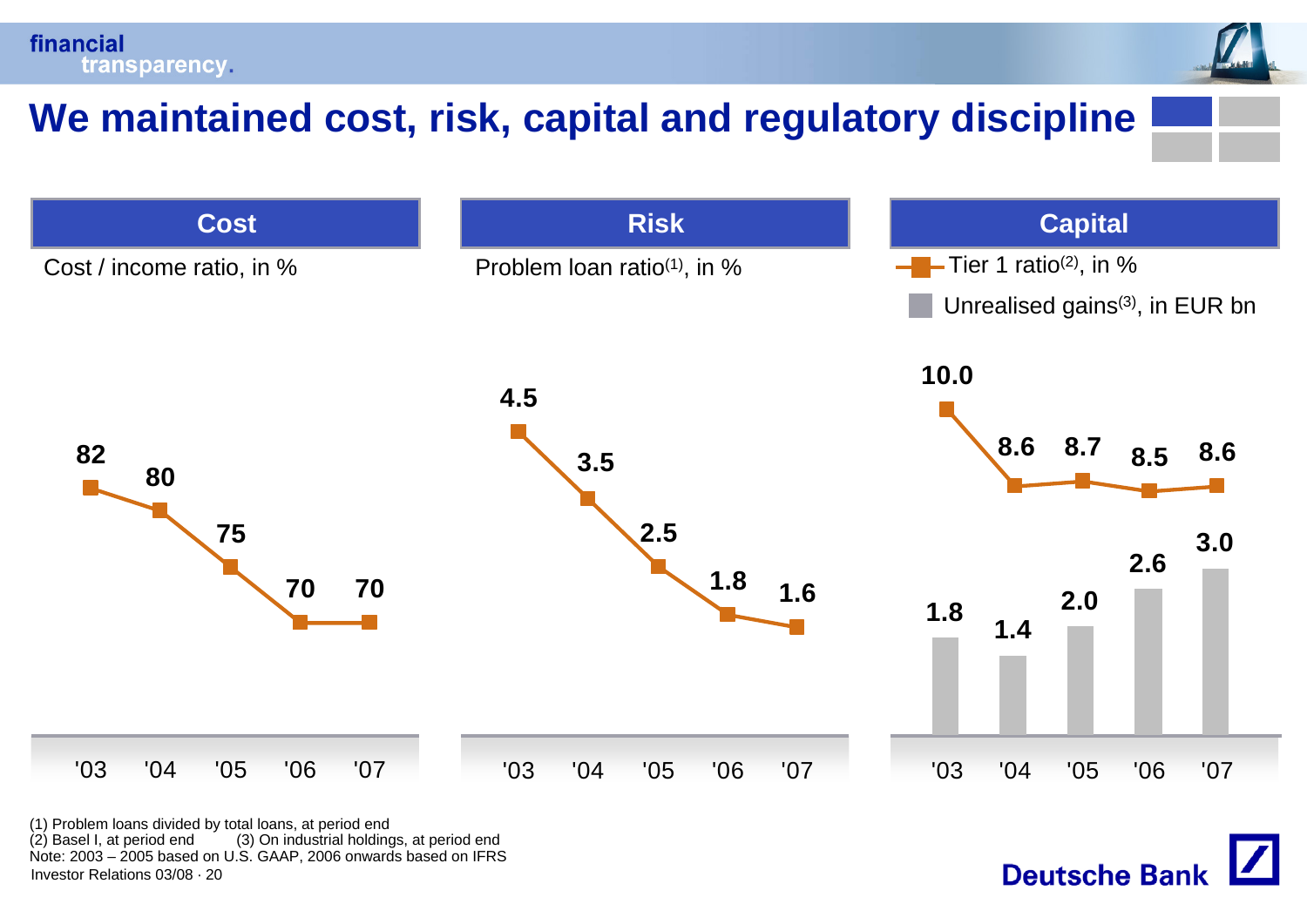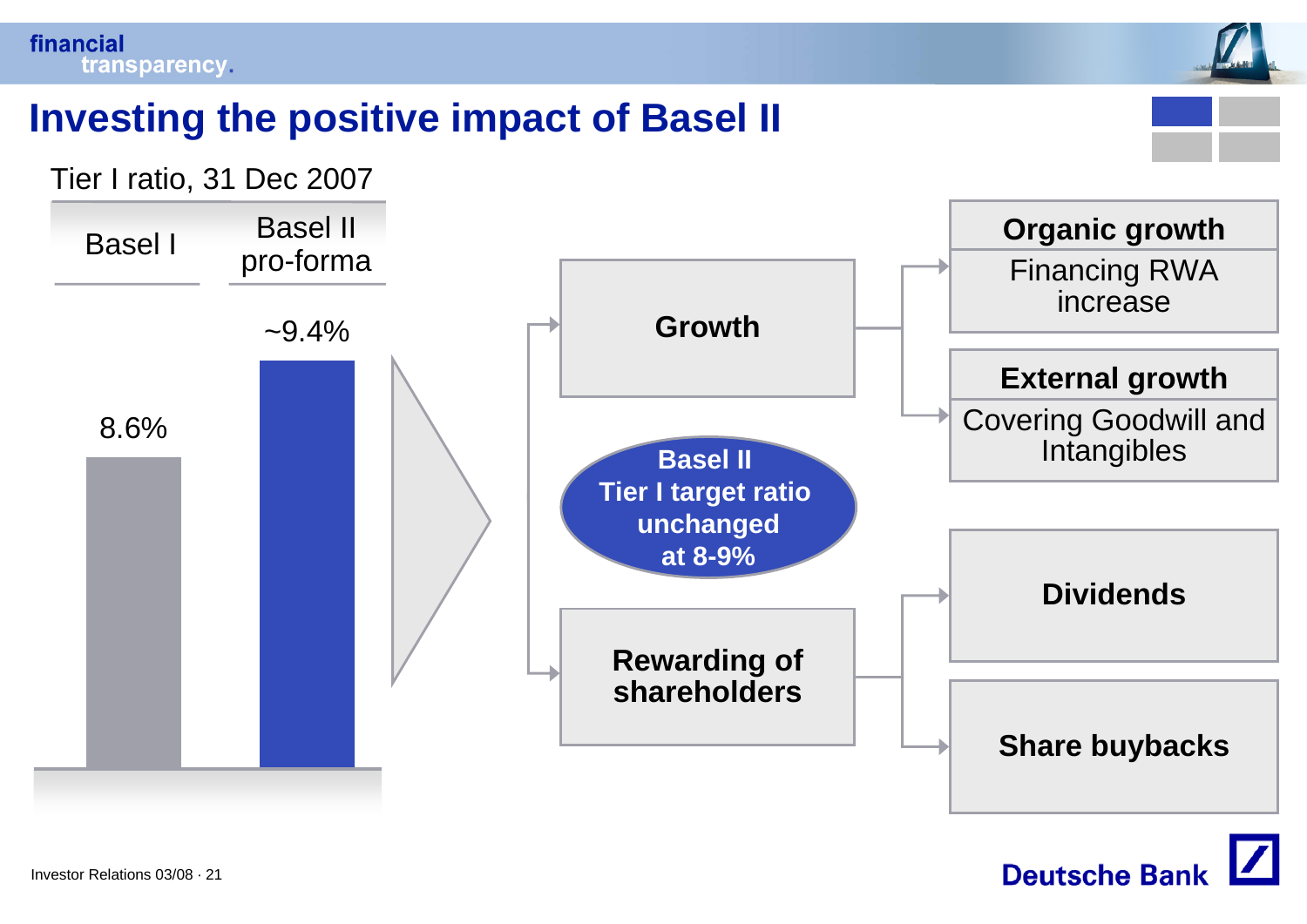



# **A funding cost advantage for Deutsche Bank**

1 Jul 200731 Jan 2008 5-year senior CDS, in bps



**Deutsche Bank**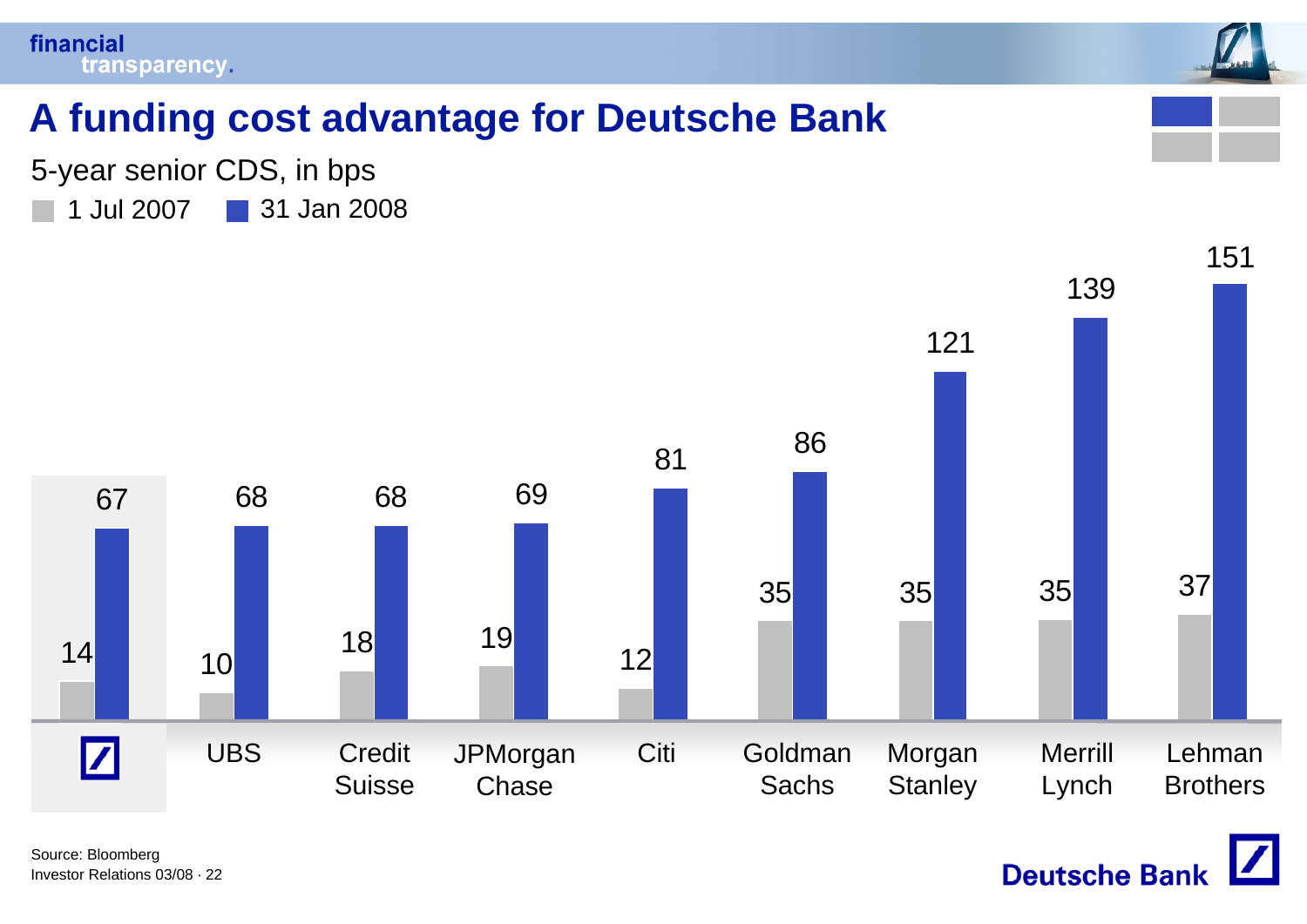

Risk-weighted assets under Basel I, at year end, in EUR bn



**Deutsche Bank** 

Return on RWA\* (in %) **x.x**

\* 2003-2005: Underlying pre-tax profit in % of average RWAs; 2003-2005 RWA based on U.S. GAAP; 2006-2007: Income before income taxes in % of average RWAs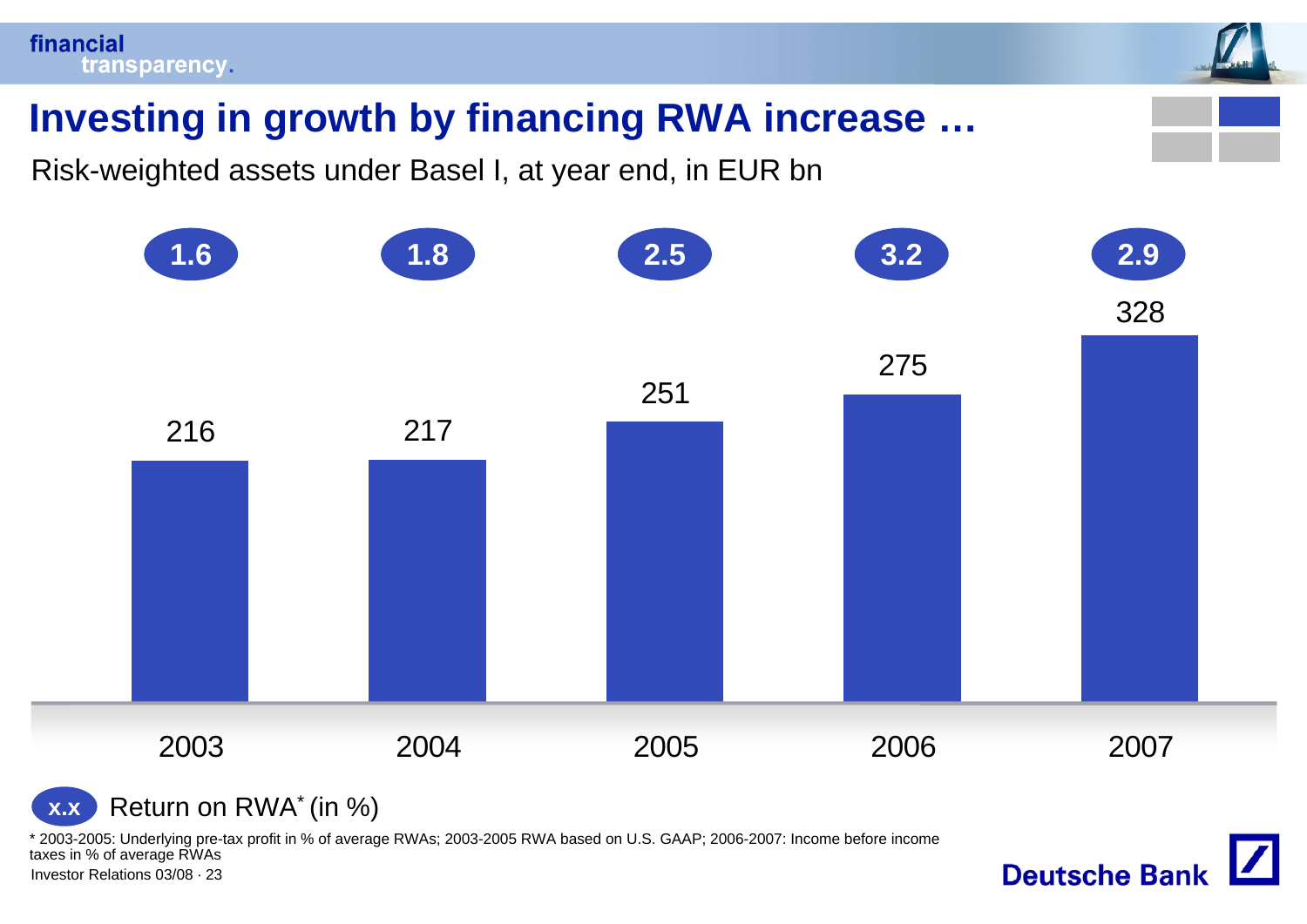Investor Relations 03/08 · 24

\* Exchange Traded Funds in Europe and Asia



**Deutsche Banl** 

# **… and expanding our global platform**

Acquisitions, partnerships and organic investments 2007 / 08



Stake in Strategica in Algeria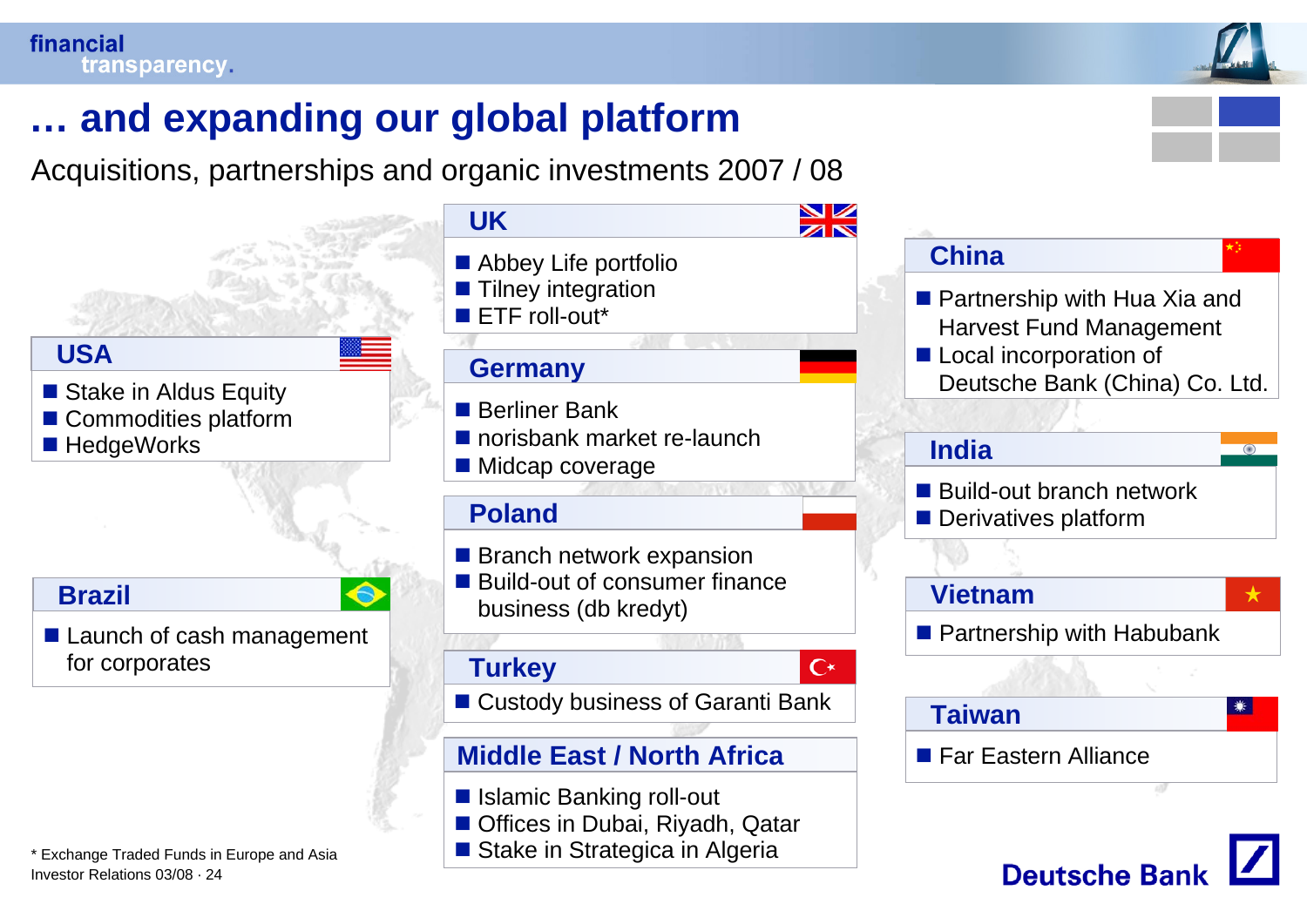



\* GTB adjusted for gain on sale of GSS

Note: 2003-2005 based on U.S. GAAP, 2003 based on structure as of 2005, 2004-2005 based on structure of 2006;

2006 onwards based on IFRS and on latest structure

![](_page_24_Picture_6.jpeg)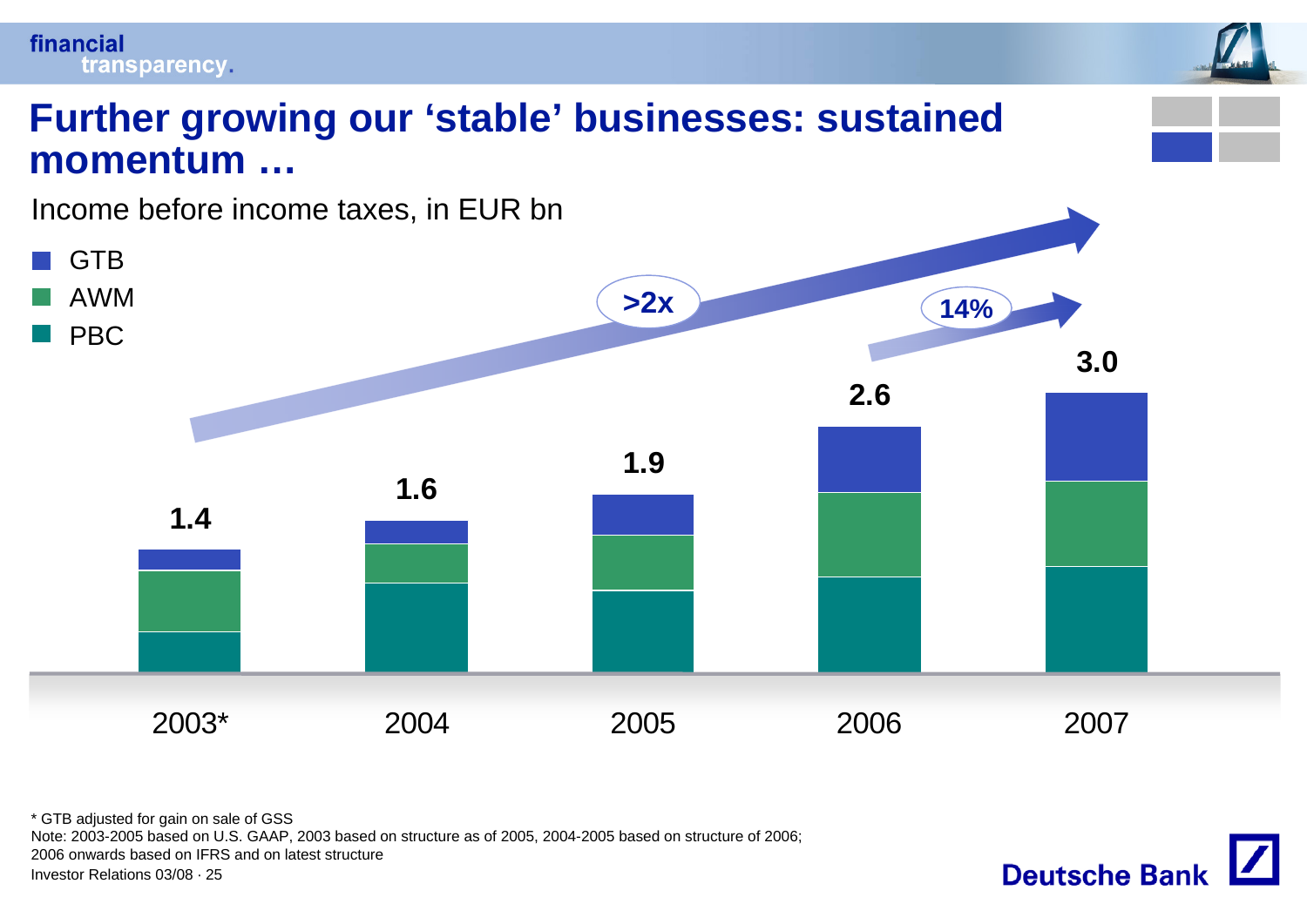![](_page_25_Picture_1.jpeg)

# **… with strong net new money inflows**

PCAM, in EUR bn

![](_page_25_Figure_4.jpeg)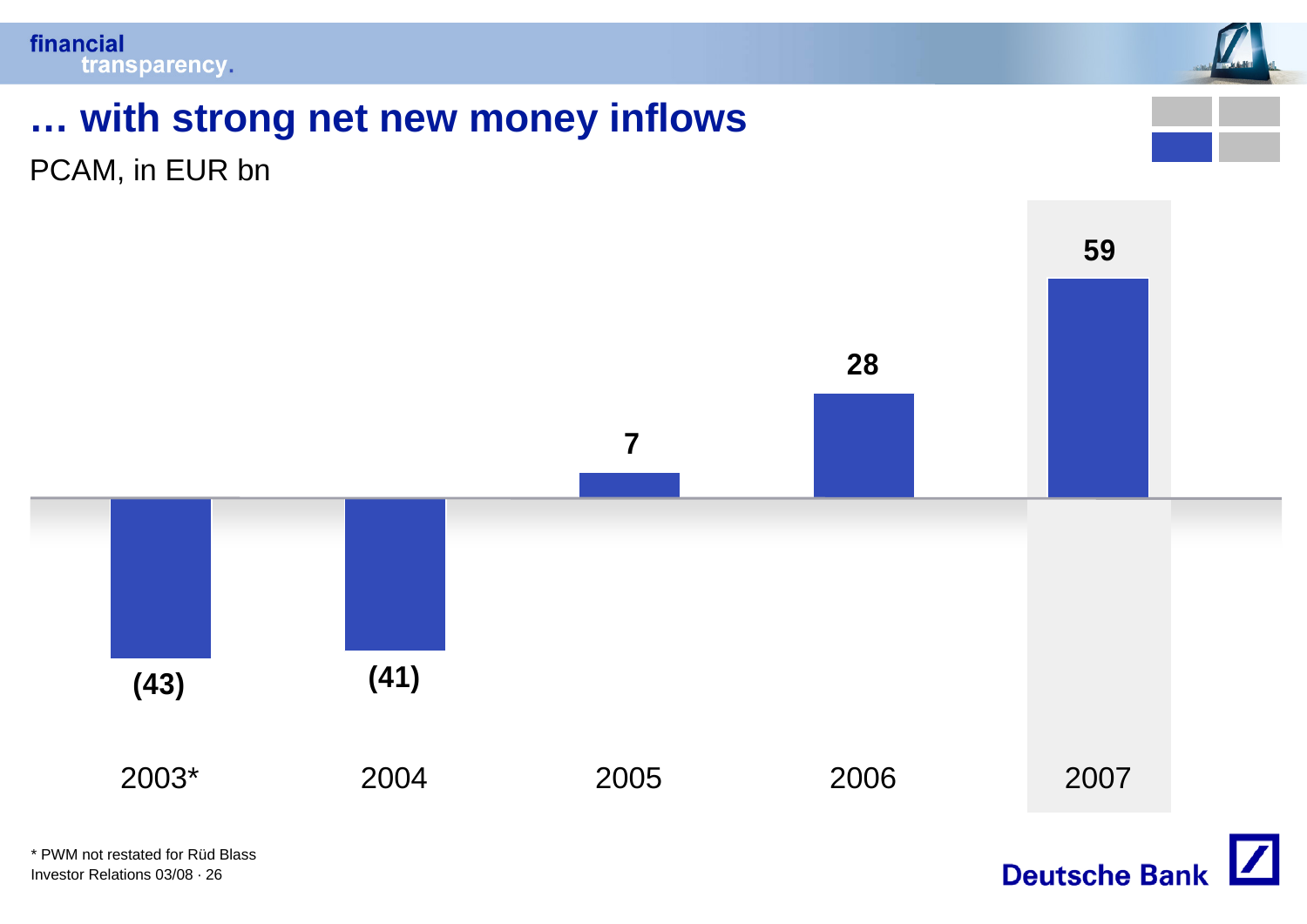![](_page_26_Picture_0.jpeg)

# **Building on competitive edge in investment banking**

![](_page_26_Picture_2.jpeg)

![](_page_26_Figure_3.jpeg)

#### **Robust business model**

- **Management stability**
- $\blacksquare$  Tight risk and capital management
- **Diversification by product, region** and client type
- Strong global network / presence in growth markets
- Access to funding sources

![](_page_26_Picture_10.jpeg)

**Deutsche Ban** 

9

 $\sqrt{}$ 

 $\sqrt{}$ 

 $\checkmark$ 

Note: 2003-2005 based on U.S. GAAP, 2003 based on structure as of 2005, 2004-2005 based on structure of 2006; 2006 onwards based on IFRS and on latest structure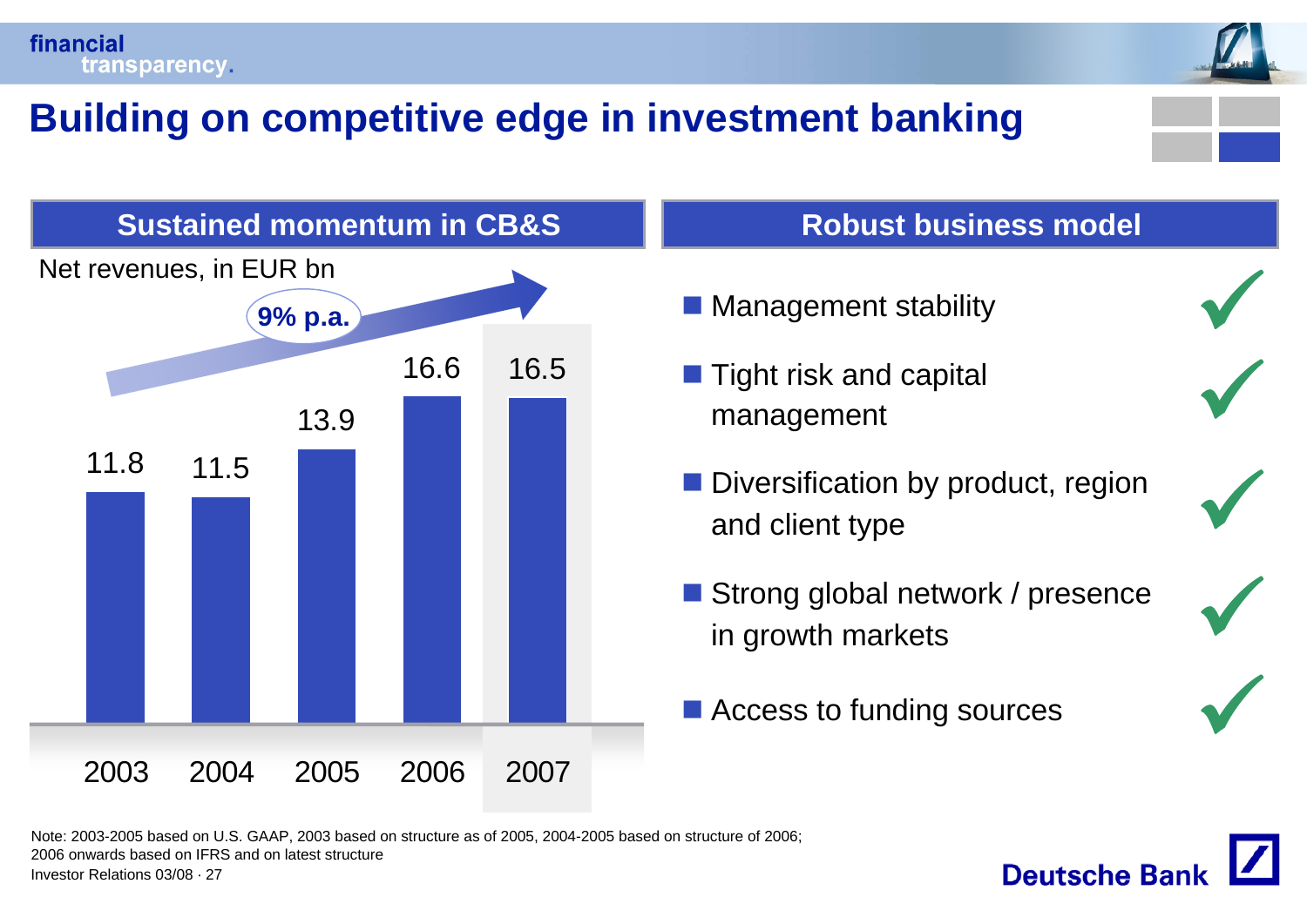![](_page_27_Picture_1.jpeg)

### **Despite market turbulence, megatrends continue to favour Deutsche Bank**

| <b>Trend</b>                           | <b>Features</b>                                                                                                                            | <b>Deutsche Bank strengths</b>                                                                                           |
|----------------------------------------|--------------------------------------------------------------------------------------------------------------------------------------------|--------------------------------------------------------------------------------------------------------------------------|
| <b>Globalisation</b>                   | Growth of emerging markets<br>Geographical boundaries disappear<br>Global players act locally                                              | Regional business diversification<br>■ Global network<br>Global capital market access<br>Local presence and culture      |
| <b>Growth of</b><br>capital<br>markets | Growing investor appetite<br>Innovation / structuring<br>Corporate activity<br>Leverage / risk distribution                                | Leadership in Investment Banking<br>World-class Sales & Trading<br><b>Growth in Corporate Finance</b><br>Risk management |
| <b>Global asset</b><br>growth          | <b>Private retirement funding</b><br>Emerging market wealth creation<br>Shift toward new asset classes<br>Institutional investment evolves | EUR 952 bn Invested Assets<br>■ Global mutual funds / PWM<br>Alternative investments<br>Integrated product development   |

![](_page_27_Picture_4.jpeg)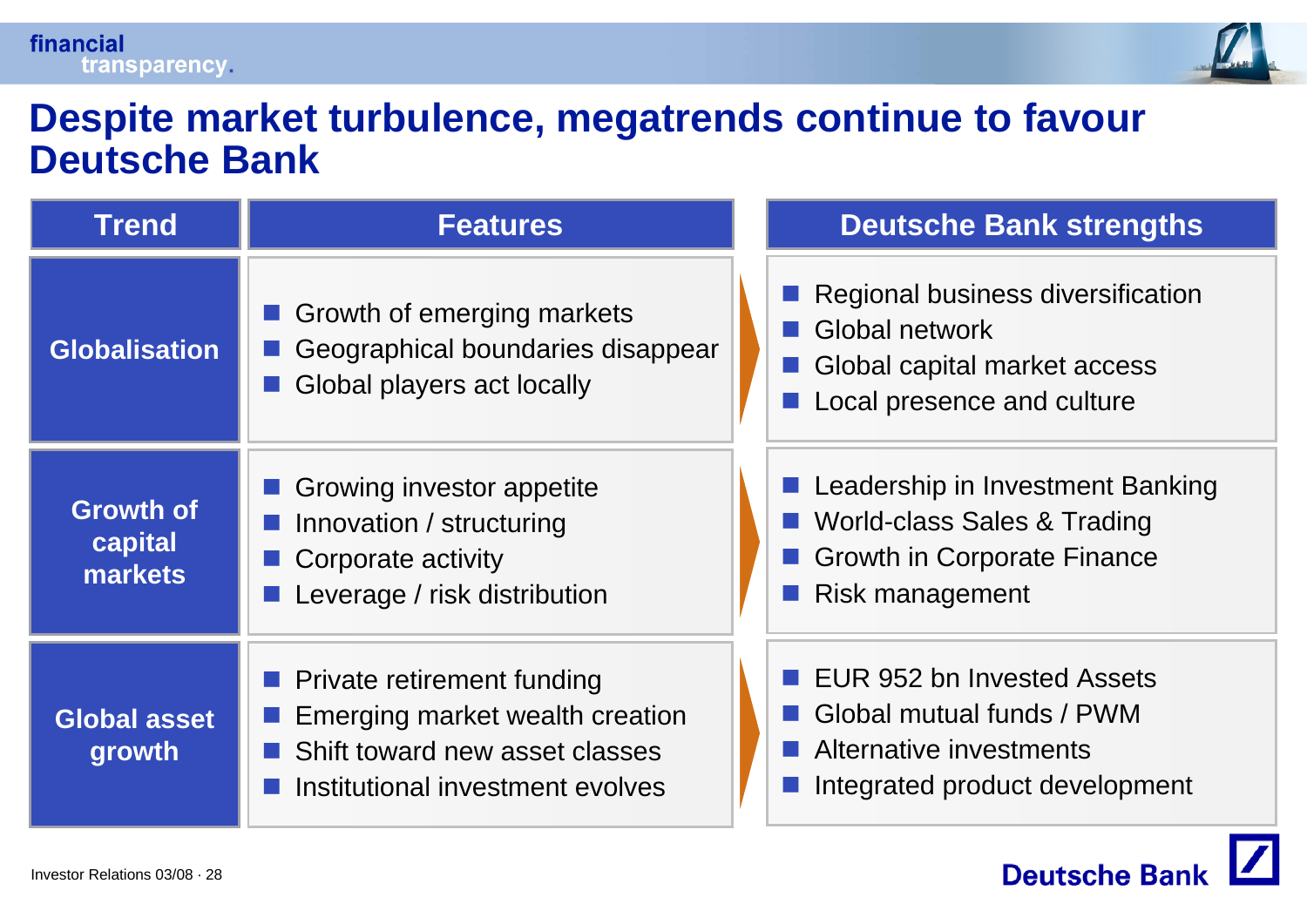**Agenda**

![](_page_28_Picture_1.jpeg)

![](_page_28_Figure_2.jpeg)

![](_page_28_Picture_3.jpeg)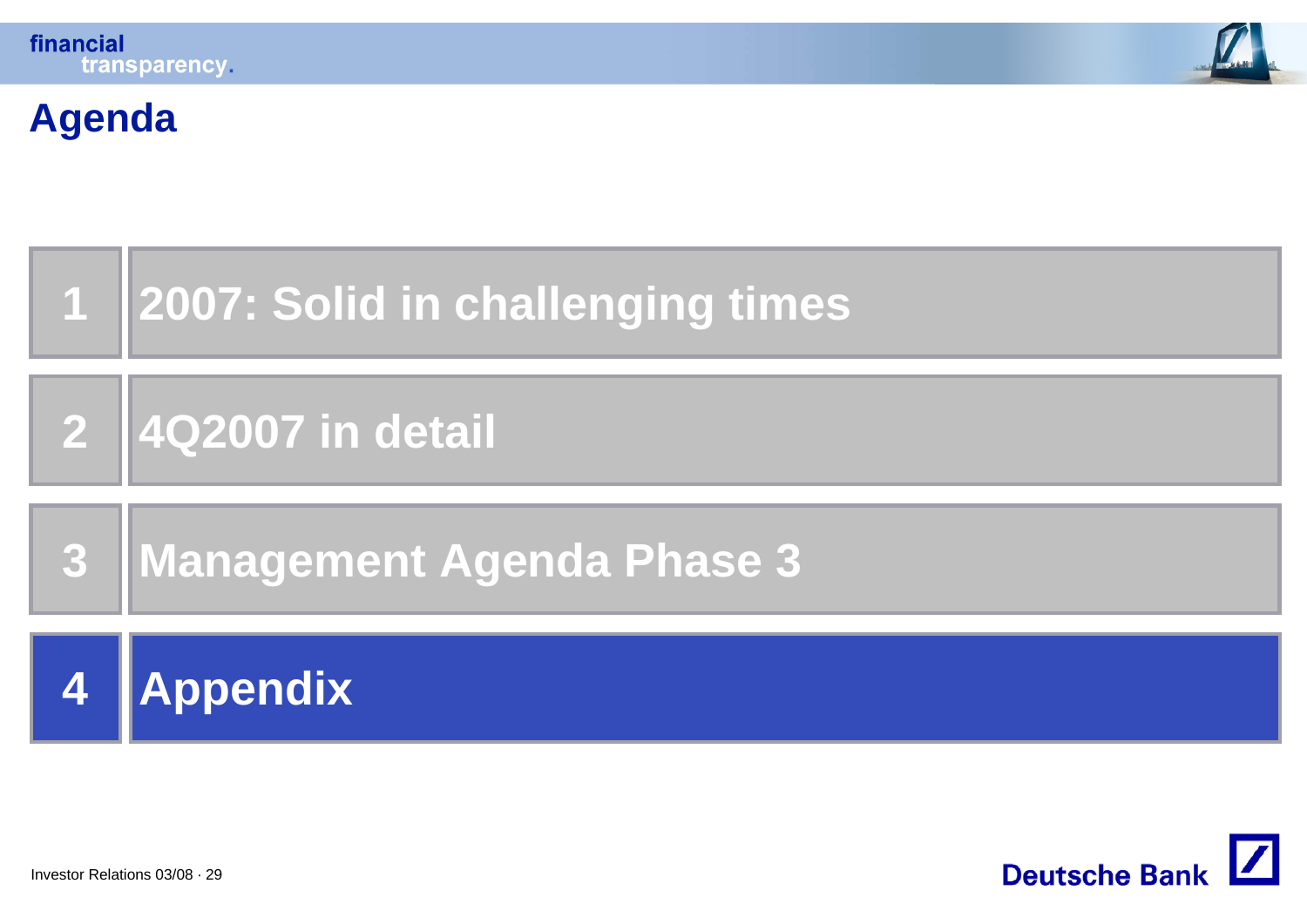![](_page_29_Picture_1.jpeg)

# **Number of shares for EPS calculation**

| In million                                             |           | <b>Average</b> |           | At end of period |               |        |
|--------------------------------------------------------|-----------|----------------|-----------|------------------|---------------|--------|
|                                                        | <b>FY</b> | FY             | <b>4Q</b> | 31 Dec           | <b>30 Sep</b> | 31 Dec |
|                                                        | 2006      | 2007           | 2007      | 2006             | 2007          | 2007   |
| Common shares issued                                   | 522       | 527            | 529       | 525              | 528           | 530    |
| Total shares in treasury                               | (22)      | (28)           | (30)      | (26)             | (29)          | (29)   |
| <b>Common shares outstanding</b>                       | 500       | 499            | 500       | 499              | 499           | 501    |
| Forward purchases <sup>(1)</sup>                       | (65)      | (57)           | (45)      | (59)             | (45)          | (45)   |
| Vested share awards $^{(2)}$                           | 33        | 33             | 22        | 31               | 22            | 22     |
| <b>Basic shares</b><br>(denominator for basic EPS)     | 468       | 474            | 477       | 471              | 475           | 478    |
| <b>Dilution effect</b>                                 | 53        | 22             | 18        |                  |               |        |
| <b>Diluted shares</b><br>(denominator for diluted EPS) | 521       | 496            | 494       |                  |               |        |

Investor Relations 03/08 · 30 (1) With physical settlement only (2) Still restricted Note: Figures may not add up due to rounding differences

![](_page_29_Picture_5.jpeg)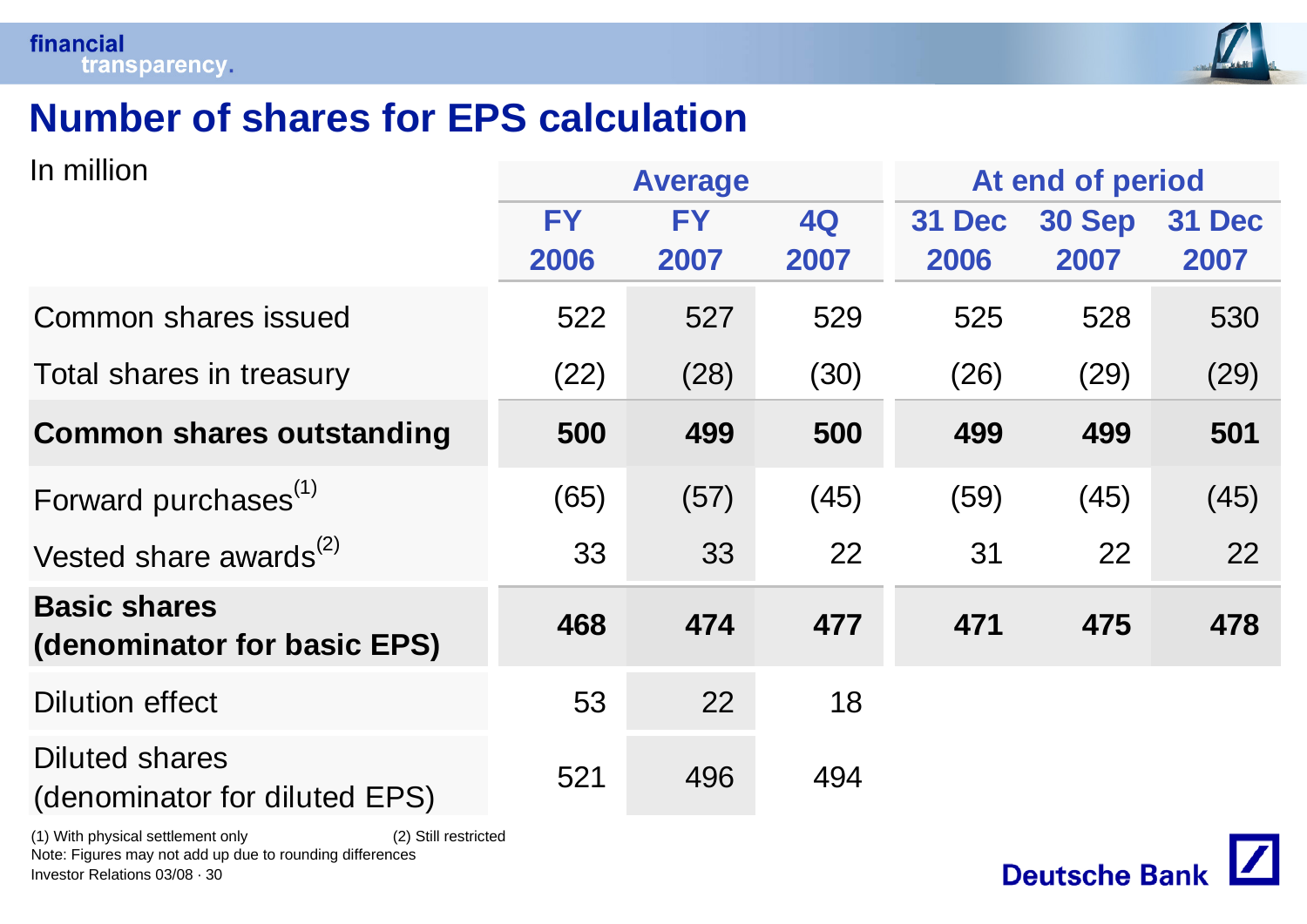![](_page_30_Picture_1.jpeg)

# **Group headcount**

Full-time equivalents, at period end

|                          | 31 Dec | <b>31 Mar</b> | 30 Jun | <b>30 Sep</b> | 31 Dec | 31 Dec 2007 vs.<br><b>31 Dec 2006</b> |                                         |
|--------------------------|--------|---------------|--------|---------------|--------|---------------------------------------|-----------------------------------------|
|                          | 2006   | 2007          | 2007   | 2007          | 2007   | <b>Total change</b>                   | <b>Net of</b><br>de-/consoli-<br>dation |
| <b>CIB</b>               | 14,364 | 16,295        | 16,610 | 17,174        | 16,485 | 2,121                                 | 462                                     |
| <b>PCAM</b>              | 28,362 | 29,437        | 29,877 | 30,577        | 30,805 | 2,443                                 | 1,942                                   |
| Corporate<br>Investments | 38     | 29            | 26     | 32            | 29     | (8)                                   | (8)                                     |
| Infrastructure           | 26,085 | 27,353        | 28,626 | 30,136        | 30,972 | 4,887                                 | 4,331                                   |
| <b>Total</b>             | 68,849 | 73,114        | 75,140 | 77,920        | 78,291 | 9,442                                 | 6,726                                   |

Investor Relations 03/08 · 31 Note: All figures reflect segment composition as of 31 December 2007; figures may not add up due to rounding differences

![](_page_30_Picture_6.jpeg)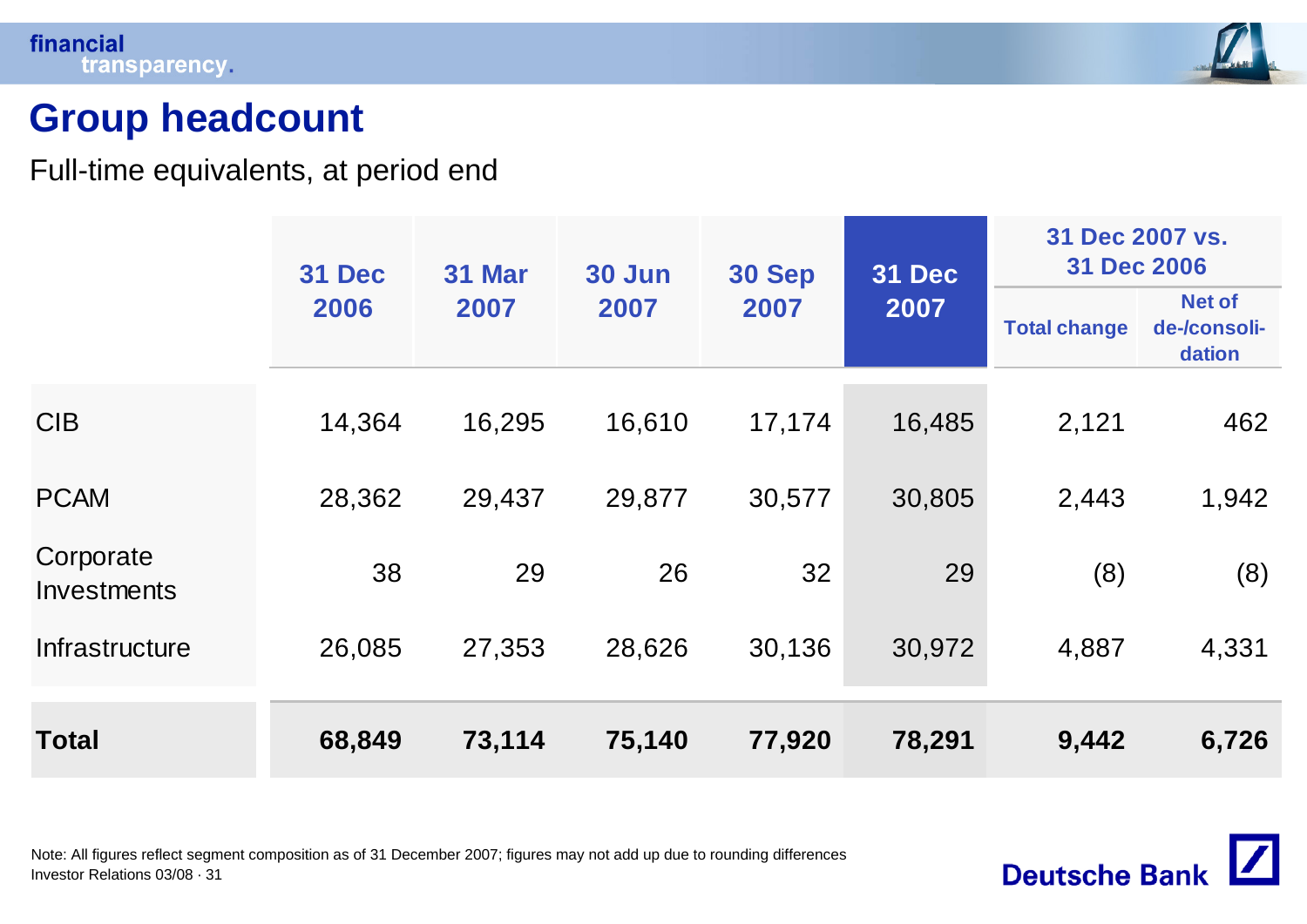![](_page_31_Picture_0.jpeg)

![](_page_31_Picture_1.jpeg)

# **Listed holdings: Unrealised net gains of EUR 3.0 bn**

In EUR m

|                               | <b>Stake</b><br>(in %) | <b>Market value</b>   |                |                |                |                |  |  |
|-------------------------------|------------------------|-----------------------|----------------|----------------|----------------|----------------|--|--|
|                               | <b>31 Dec</b><br>2007  | <b>31 Dec</b><br>2006 | 31 Mar<br>2007 | 30 Jun<br>2007 | 30 Sep<br>2007 | 31 Dec<br>2007 |  |  |
| Daimler AG                    | 4.4%                   | 2,103                 | 2,766          | 3,058          | 3,170          | 2,967          |  |  |
| <b>Allianz SE</b>             | 1.7%                   | 1,494                 | 1,485          | 1,665          | 1,277          | 1,154          |  |  |
| Linde AG                      | 5.2%                   | 983                   | 1,010          | 1,114          | 929            | 789            |  |  |
| Other                         | n.m.                   | 395                   | 401            | 416            | 362            | 171            |  |  |
| <b>Total market value</b>     |                        | 4,975                 | 5,662          | 6,253          | 5,738          | 5,081          |  |  |
| <b>Total unrealised gains</b> |                        | 2,627                 | 3,213          | 3,748          | 3,333          | 2,961          |  |  |

![](_page_31_Picture_6.jpeg)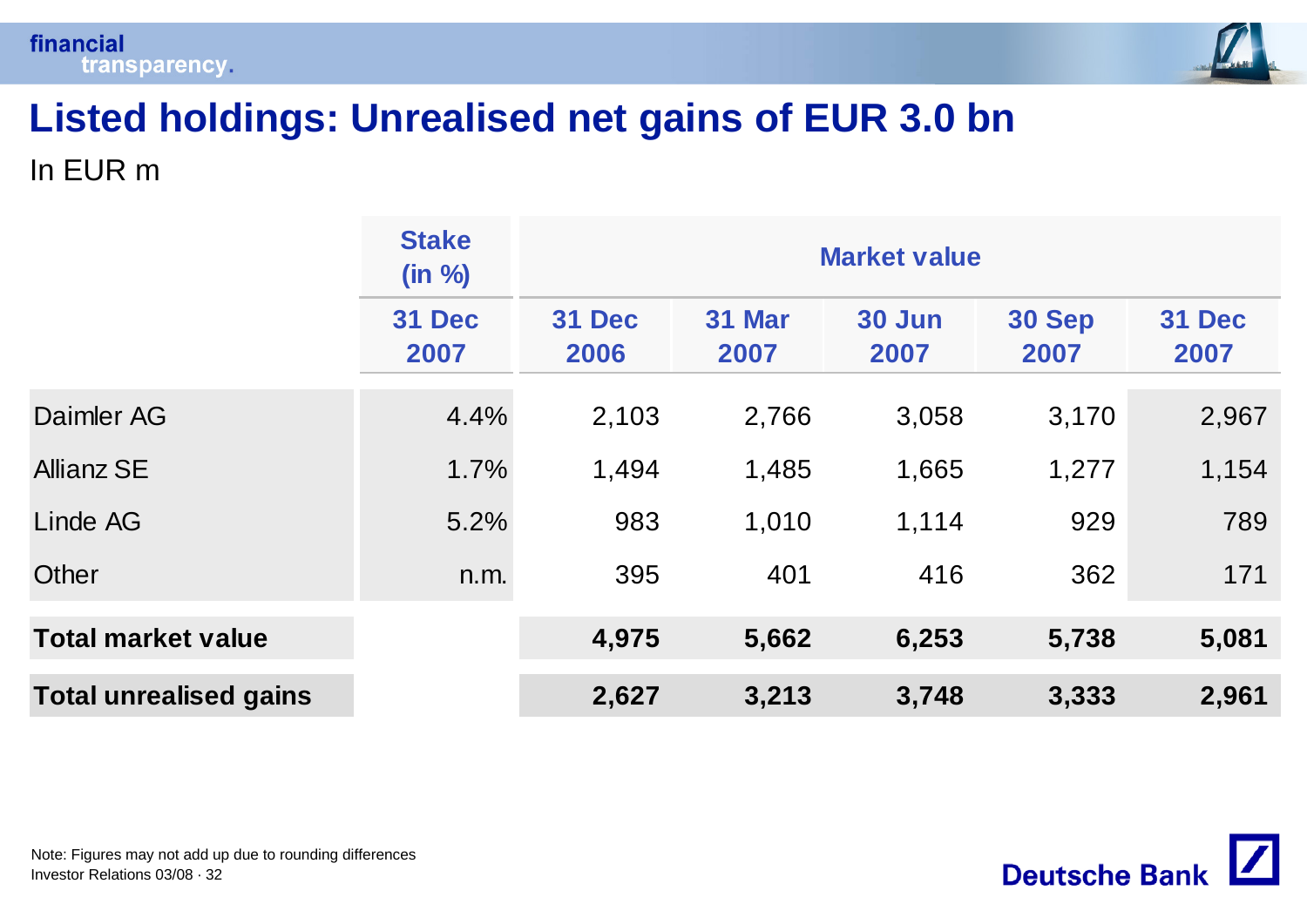![](_page_32_Picture_0.jpeg)

![](_page_32_Picture_1.jpeg)

### **Risk**

### VaR of CIB trading units (99%, 1 day), in EUR m

![](_page_32_Figure_4.jpeg)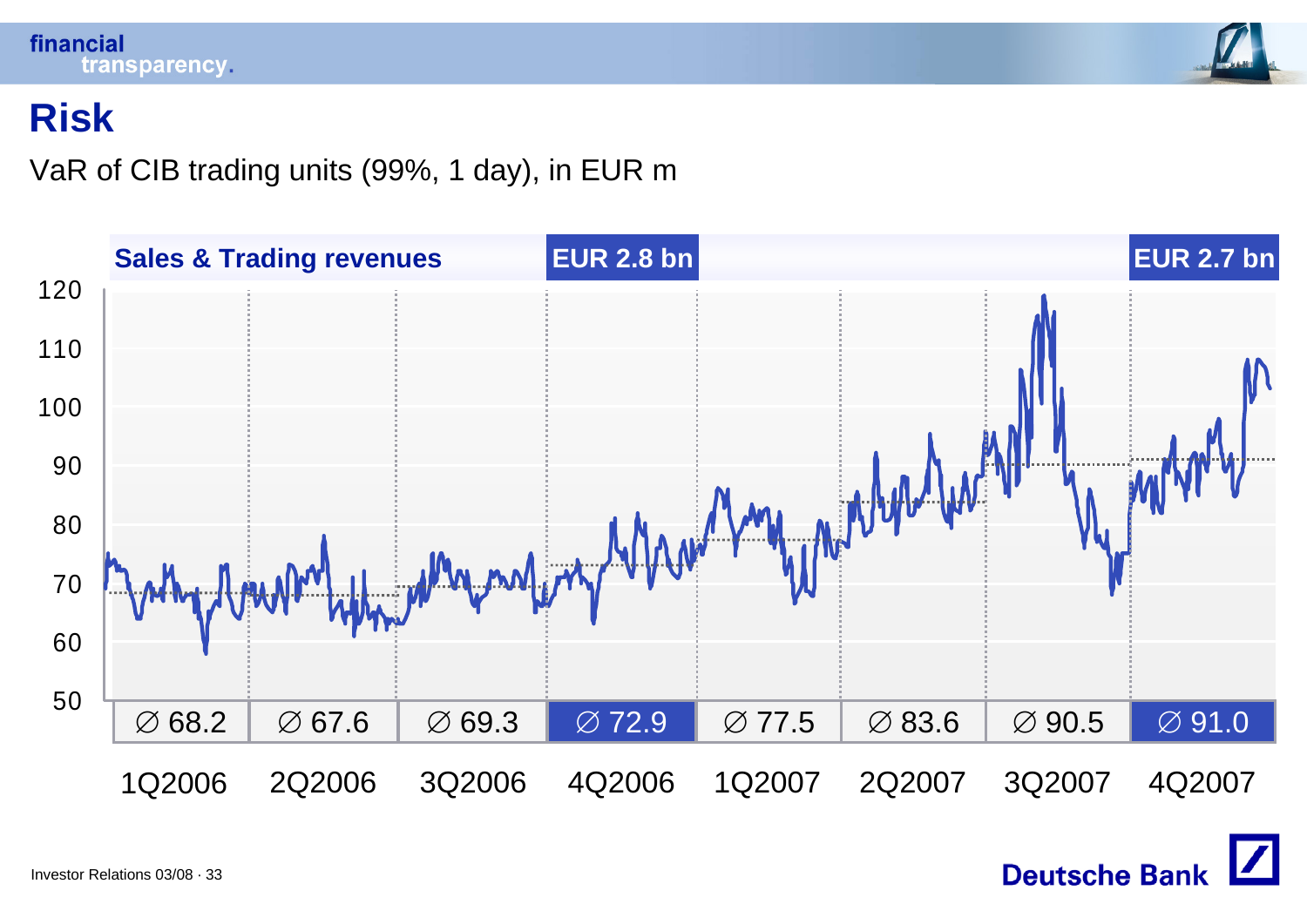![](_page_33_Picture_1.jpeg)

Total

# **Update on share buybacks**

| Total repurchases      | $3.3 \text{ m}$ | 5.8 <sub>m</sub> | $1.4~\mathrm{m}$ | 0.9 <sub>m</sub>      | 11.3 m |
|------------------------|-----------------|------------------|------------------|-----------------------|--------|
| In % of shares issued* | $0.6 \%$        | 1.1 $\%$         | $0.3\%$          | $0.2 \%$              | 2.1%   |
| Capital consumption    | $EUR$ 0.3 bn    | $EUR$ 0.6 bn     | $EUR$ 0.1 bn     | EUR 0.1 bn EUR 1.2 bn |        |

![](_page_33_Figure_4.jpeg)

Investor Relations 03/08 · 34\* Based on shares issued as at 31 December 2007 (530.4 m shares) Note: Figures may not add up due to rounding differences

![](_page_33_Picture_6.jpeg)